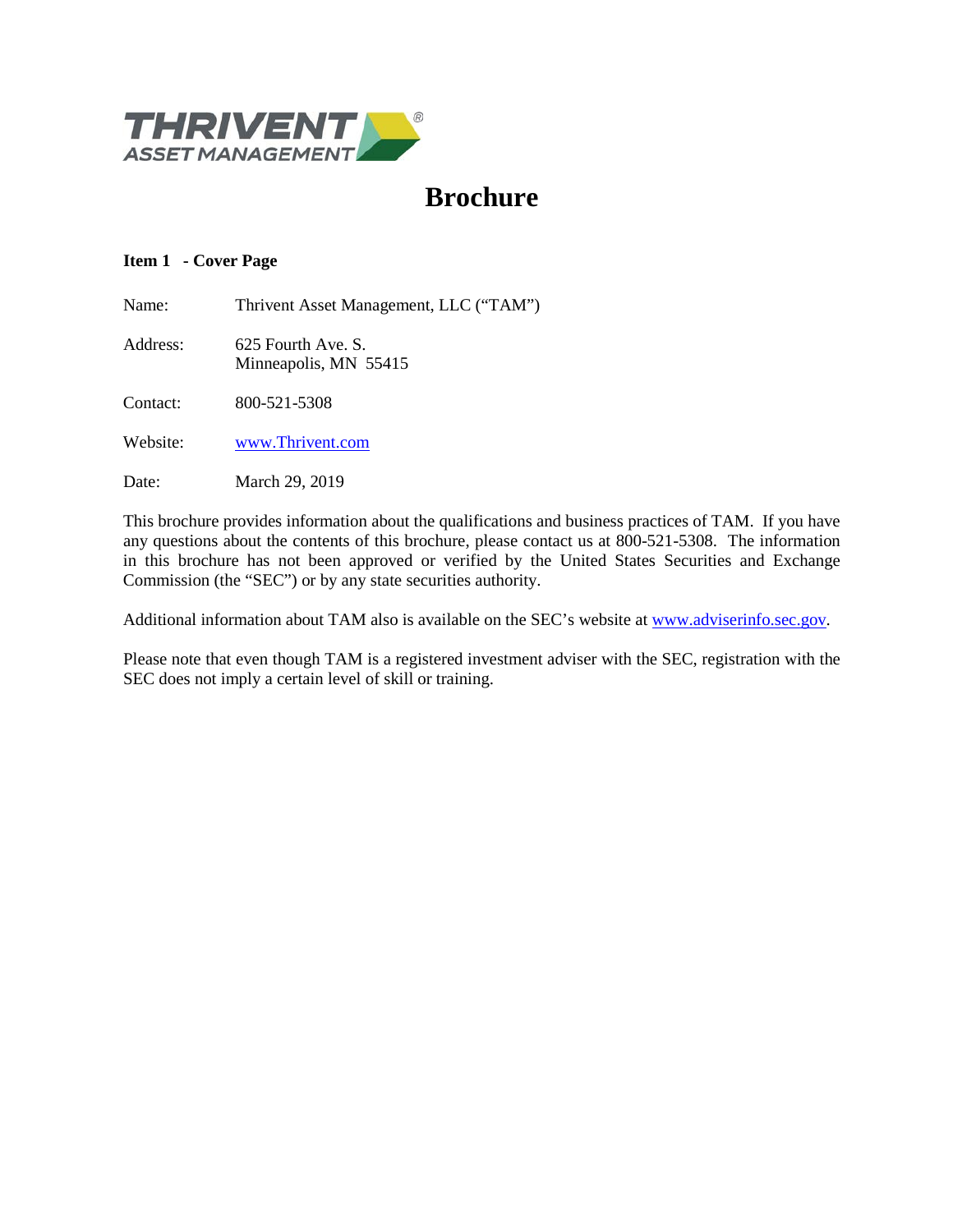# <span id="page-1-0"></span>**Item 2 - Material Changes**

There are no material changes to this brochure since it was first filed on January 16, 2019.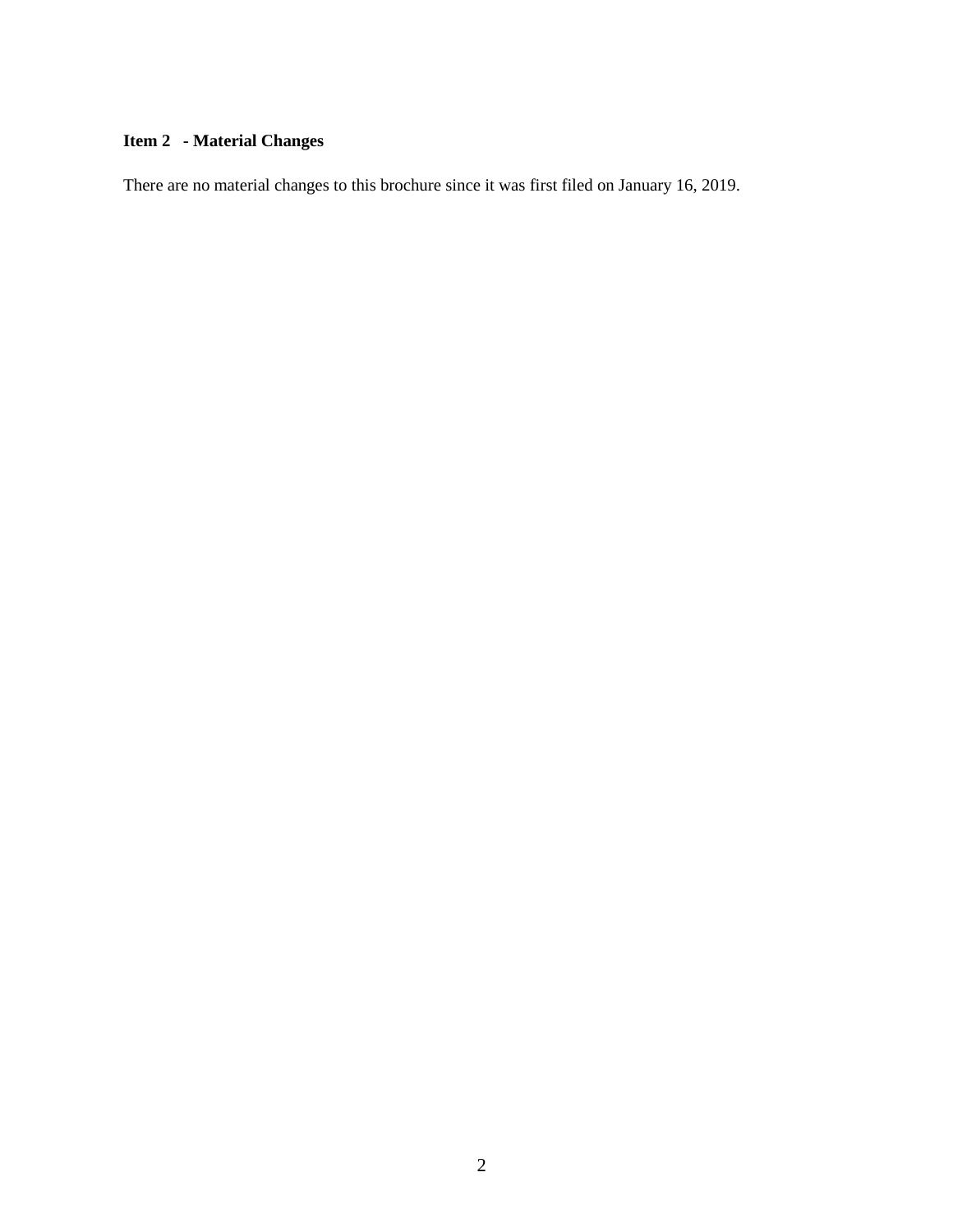# <span id="page-2-0"></span>**Item 3 - Table of Contents**

| Item 9 - Disciplinary Information                                                               |  |
|-------------------------------------------------------------------------------------------------|--|
|                                                                                                 |  |
| Item 11 - Code of Ethics, Participation or Interest in Client Transactions and Personal Trading |  |
|                                                                                                 |  |
|                                                                                                 |  |
|                                                                                                 |  |
|                                                                                                 |  |
|                                                                                                 |  |
|                                                                                                 |  |
|                                                                                                 |  |
|                                                                                                 |  |
|                                                                                                 |  |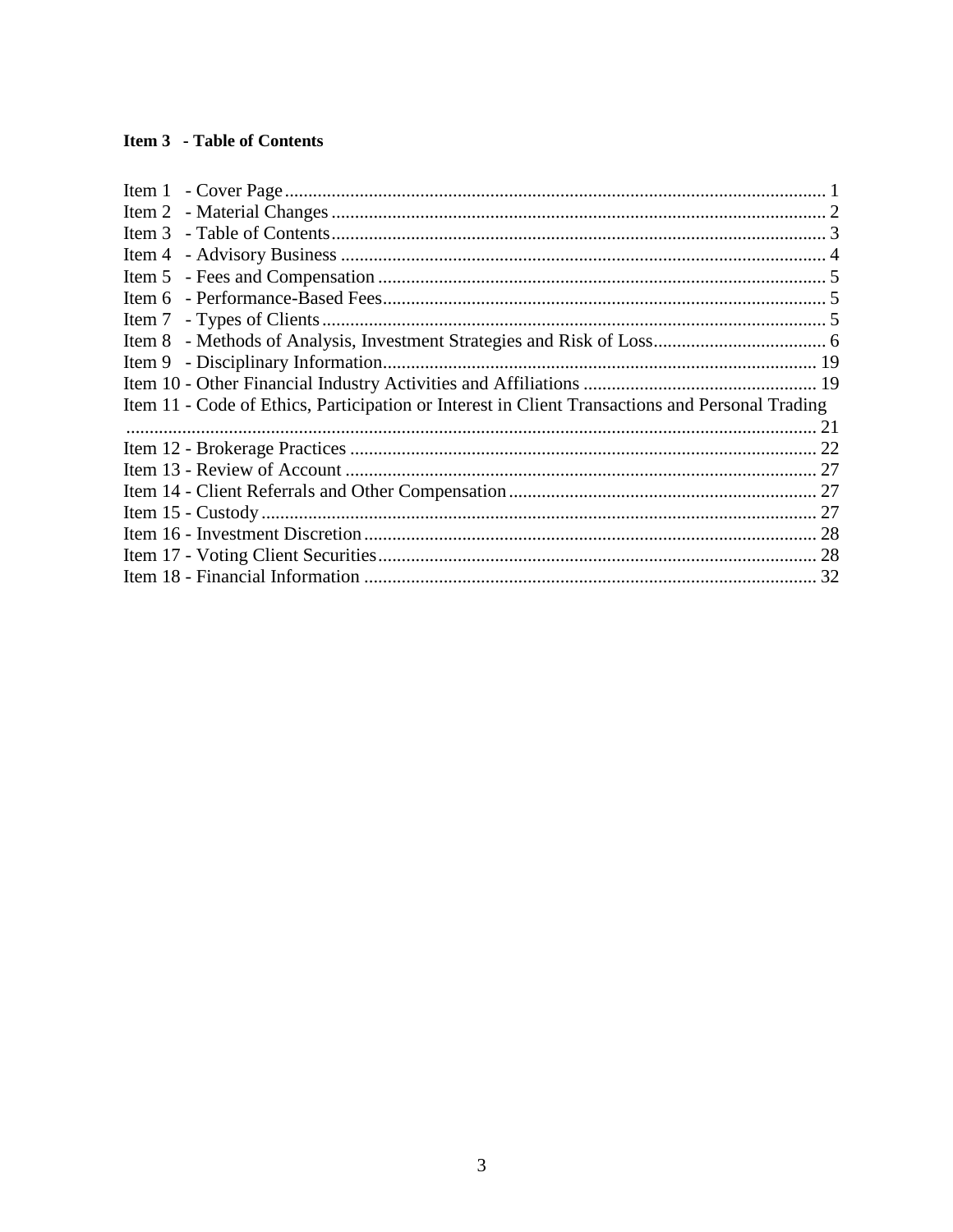#### <span id="page-3-0"></span>**Item 4 - Advisory Business**

TAM is a limited liability company organized under the laws of Delaware. TAM as an entity was formed and has been in the investment advisory business since 2005 but is part of a business that has been in the investment advisory business since 1986. TAM is a wholly owned subsidiary of Thrivent Financial Holdings, Inc., which in turn is a wholly owned subsidiary of Thrivent Financial for Lutherans ("Thrivent Financial"). Thrivent Financial is a Fortune 500 company and is the largest fraternal benefit society in the United States.

TAM provides investment advisory services to the Thrivent Mutual Funds, a registered investment company under the Investment Company Act of 1940 (the "Investment Company Act") that is comprised of various mutual fund series. TAM also provides investment advisory services to Thrivent Core Funds, which is also a registered investment company but only offers its mutual fund series to Thrivent Mutual Funds and other Thrivent entities. TAM also provides investment advisory services to Thrivent Church Loan and Income Fund, which is a closed-end registered investment company that operates as an interval fund (together with the Thrivent Mutual Funds and Thrivent Core Funds, the "Funds"). In connection with its advisory services to the Funds, TAM and its affiliates receive advisory, administration, transfer agency, and distribution fees from the Funds. Clients should carefully review the Funds' prospectuses for more detailed information regarding the Funds to which TAM provides investment services.

In addition, TAM provides investment advisory services by providing model portfolios to managed account programs sponsored by other registered investment advisers, broker-dealers and other financial intermediaries. The program sponsor, which is TAM's client, is generally responsible for investment decisions and performing other services and functions. As TAM does not have investment discretion, TAM does not consider itself to have an advisory relationship with clients of the sponsor of a modelbased program. Rather, TAM provides its models to the firms that offer our model investment strategies and may be paid a fee by these firms. To the extent that this Form ADV Part 2A is delivered to program clients with whom TAM has no advisory relationship, or under circumstances where it is not legally required to be delivered, it is provided for informational purposes only. TAM is not responsible for overseeing the provision of services by a model-based program sponsor and cannot assure the quality of its services.

TAM provides its services in a variety of investment strategies, including in the broad categories of equities, fixed income, and asset allocation/mixed assets strategies. TAM invests in a variety of securities and other investments, including derivatives, in its various investment strategies. It also utilizes various investment techniques, including fundamental, quantitative and technical methods to determine which investments to buy and sell. Certain strategies – including all the model portfolios for managed account programs – include an allocation to mutual funds, including the affiliated Thrivent Mutual Funds. The investment advisory services provided to the Thrivent Mutual Funds and Thrivent Core Funds are tailored to the investment strategies of the funds described in each fund's prospectus and statement of additional information. The investment advisory services provided with the model portfolios to managed account programs are not tailored to the individual needs or restrictions of clients.

As of December 31, 2018, TAM managed, on a discretionary basis, \$17.6 billion in assets. As of this date, TAM did not manage any assets on a non-discretionary basis.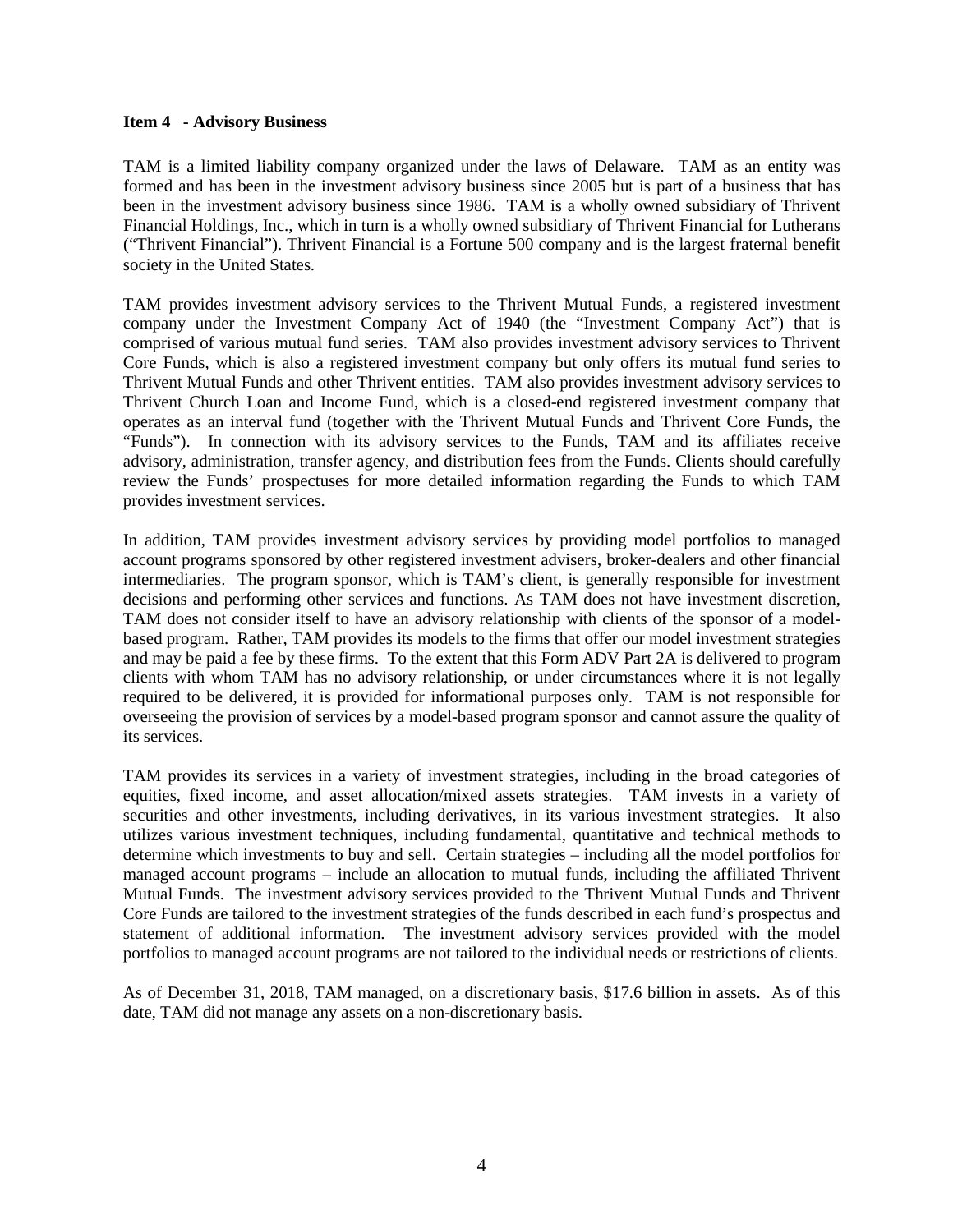# <span id="page-4-0"></span>**Item 5 - Fees and Compensation**

Fees for advisory services provided to Funds are separately negotiated between TAM and the Funds and must be approved by the Funds' Board of Trustees. Fees are based on a percentage of assets under management. Fees for model portfolio services are negotiated with and by the program sponsor, and for some model-based programs TAM will not receive any direct fees. For model-based programs, the timing and procedures for payment and for termination of the relationship vary and are negotiated based on the nature, scope and type of relationship involved. Model-based program clients should review all materials available from the third-party sponsor concerning the program, sponsor itself and the program's terms, conditions and fees. Please see Item 12 – Brokerage Practices for a description of TAM's brokerage practices and expenses.

TAM may invest in open-end funds, exchange-traded funds ("ETFs"), closed-end funds, exchange traded notes ("ETNs"), and other pooled investment vehicles in the Funds it manages and may include them in its models. When TAM invests client assets in such securities or includes such securities in its models, unless otherwise agreed and where permitted by law, the investor will bear its proportionate share of fees and expenses of the fund or vehicle. TAM expects that for certain strategies it will allocate or recommend all or a material portion of an account be invested in affiliated Funds. When it does, TAM and its affiliates will retain more fees than if TAM had allocated to or recommended an unaffiliated fund or product, thus creating a potential conflict of interest. The conflict arises because TAM does not receive fees from unaffiliated funds and thus receives more fees when affiliated Funds are utilized in its Funds or models. To manage this conflict, TAM performs the same selection and ongoing monitoring processes for affiliated Funds as it performs for unaffiliated pooled investment vehicles. However, TAM has an extensive knowledge of Thrivent Mutual Funds, including how they are best utilized in various asset allocation strategies, which may result in a significant investment in Thrivent Mutual Funds relative to unaffiliated funds in the models. Please see Item 8 – Methods of Analysis, Investment Strategies and Risk of Loss for a description of TAM's selection and monitoring processes.

TAM's investment capabilities are marketed to various prospects and intermediaries through TAM's affiliated broker-dealer, Thrivent Distributors, LLC ("Thrivent Distributors"), which is the distributor and principal underwriter for the Funds. Sales personnel of Thrivent Distributors will be internally compensated for successful marketing or selling activities with respect to shares of the Funds advised by TAM. TAM has a revenue sharing agreement with Thrivent Distributors pursuant to which TAM compensates Thrivent Distributors for services relating to the promotion, offering, marketing or distribution of the Funds and/or retention of assets maintained in the Funds.

# <span id="page-4-1"></span>**Item 6 - Performance-Based Fees**

TAM does not charge any performance‐based fees or fees based on a share of capital gains or capital appreciation of the assets in an account.

# <span id="page-4-2"></span>**Item 7 - Types of Clients**

TAM provides investment advice to other registered investment advisers, broker-dealers, trust companies and other financial intermediaries who sponsor managed account programs by providing model portfolios to them and to registered investment companies. Account minimums for model-based programs are established by the program sponsor.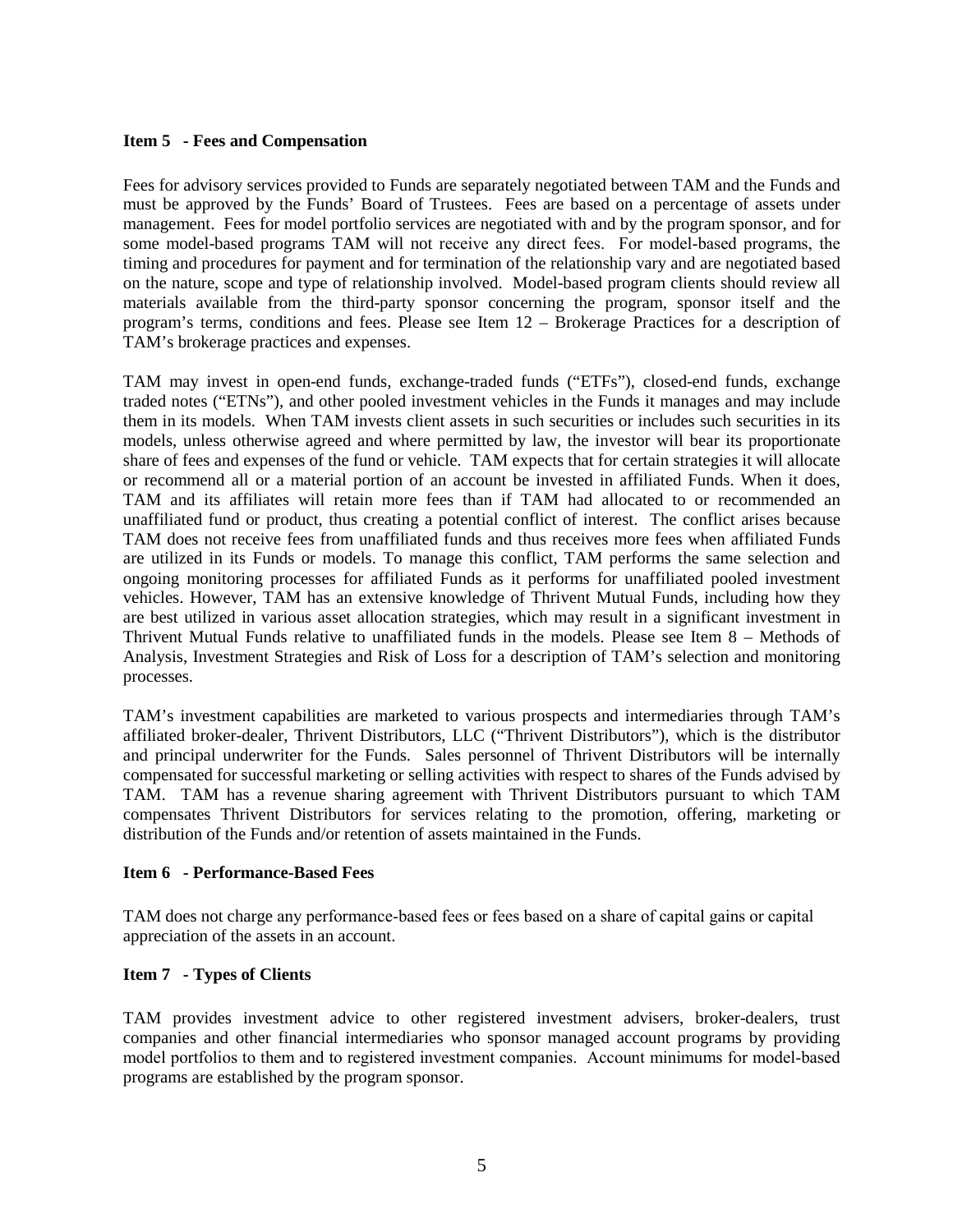<span id="page-5-0"></span>TAM also serves as the investment adviser to registered investment companies.

#### **Item 8 - Methods of Analysis, Investment Strategies and Risk of Loss**

TAM provides investment advisory services in the broad categories of equities, fixed income, and asset allocation/mixed assets strategies. TAM utilizes a variety of methods of analysis in managing mutual funds including fundamental, quantitative and technical investment research techniques. Fundamental techniques assess a security's value based on an issuer's financial profile, management, and business prospects while quantitative and technical techniques involve a more data-oriented analysis of financial information, market trends and price movements. More information about TAM's investment strategies is provided below.

TAM employs both strategic and tactical management techniques based on an assessment of the economy, markets, and asset class movement when managing its models. Its investment selection process considers many factors, including a review of the adherence to investment objectives, management style consistency, risk-adjusted return metrics, expenses, and compliance and regulatory requirements. TAM will adjust the models at its sole discretion and may make such adjustments without prior or other notice.

With all the strategies, investors and clients must remember that investing in securities involves risk of loss that they should be prepared to bear.

#### Model Portfolios

TAM currently offers three programs of model portfolios programs: Thrivent SELECT Managed Portfolios ("SELECT"), Thrivent Income-Focused Managed Portfolios ("Income-Focused") and Thrivent Advantage Managed Portfolios ("Advantage").

*SELECT*: The SELECT models may invest in no-load and load-waived mutual funds – including Thrivent Mutual Funds – closed-end funds, and ETFs. There are models across the risk tolerance spectrum from aggressive to conservative asset allocations. A tax-sensitive version of each model is available. Tax-sensitive models are managed with a consideration of potential tax implications, including, but not limited to, the amount of trading and rebalancing activity of the model and the inclusion of certain municipal bond funds in the model.

*Income-Focused*: The Income-Focused models consist of two different series that invest primarily in non-proprietary no-load and load-waived mutual funds, closed-end funds, and ETFs, as well as Thrivent Mutual Funds, that seek to produce dividends or interest income. The models either seek to provide an income stream or will reinvest dividends and any interest income earned, while managing volatility through various investment strategies.

The selection process for SELECT and Income-Focused models consider a variety of both quantitative and qualitative criteria and includes, among other factors, performance versus market indexes and relevant peer groups with similar investment strategies and an evaluation of the potential income, as applicable. Investment selections reflect TAM's judgment of appropriate securities included in any of the model portfolios for which it constructs and maintains.

*Advantage*: The Advantage models invest primarily in no-load Thrivent Mutual Funds and may also invest in ETFs. The models currently offered in Advantage include strategies that seek long-term capital growth or a high level of current income using a range of risk tolerances from conservative to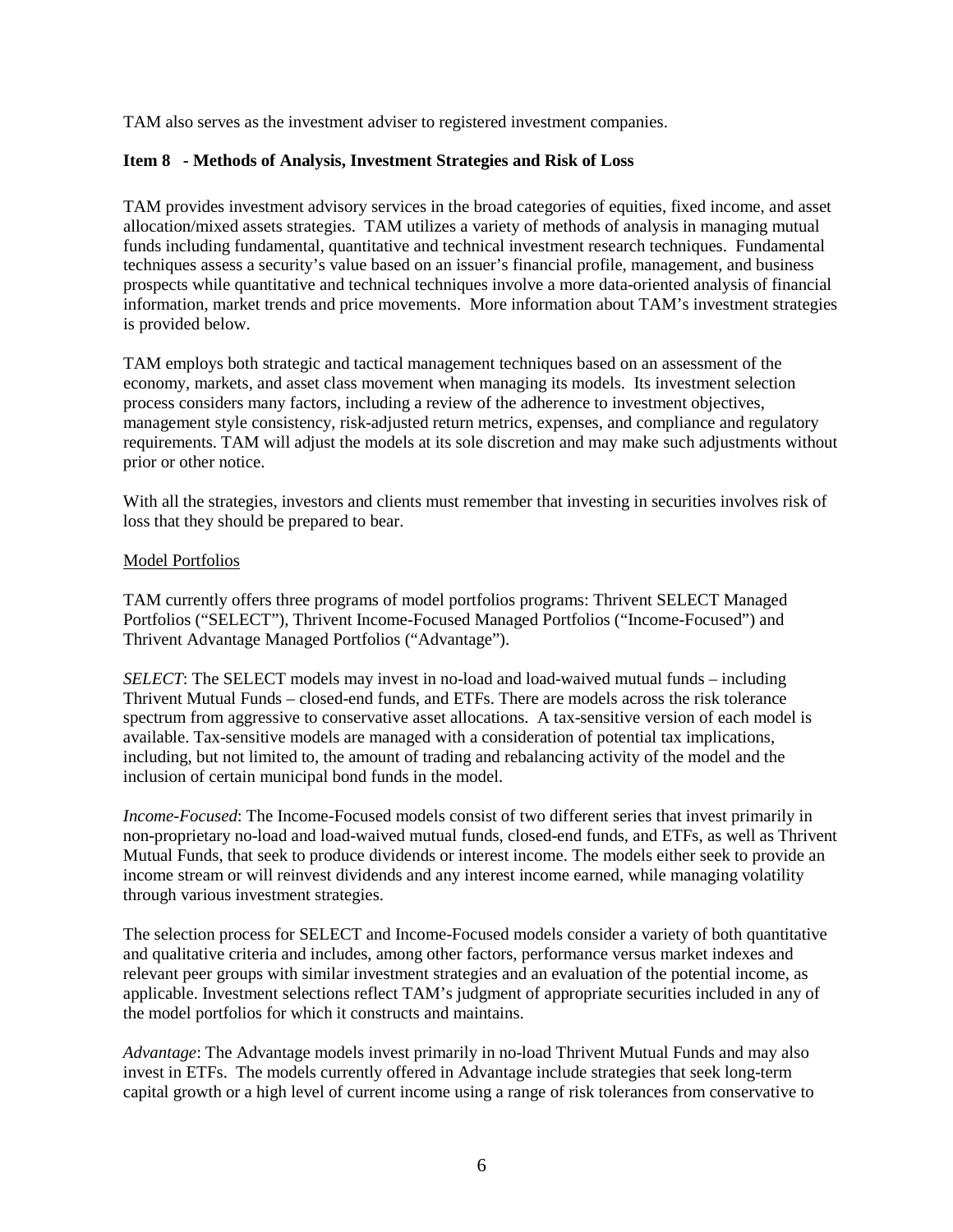aggressive. A tax-sensitive version of each model is also available. Tax-sensitive models are managed with consideration of potential tax implications, including, but not limited to, the amount of trading and rebalancing activity of the model and the inclusion of certain municipal bond funds in the model.

While Advantage invests primarily in Thrivent Mutual Funds, TAM considers many factors before including certain investments in the models for Advantage. Factors include assessing the asset class and composition of a particular Thrivent Mutual Fund and its fit within a model based on other Thrivent Mutual Funds held within the model, including risk controls, style consistency, and short-term, tactical basis or longer-term strategic position. The full composition of the model is reviewed relative to risk and return metrics and expenses. ETFs may be selected when TAM decides to include an asset class or investment type in the models for which there is no representative Thrivent Mutual Fund.

TAM has an extensive knowledge of Thrivent Mutual Funds, including their risk controls, style consistency, and regulatory and compliance infrastructure, and the fact that some Thrivent Mutual Funds are managed in a style that seeks to optimize their effectiveness in certain asset allocation programs. TAM's consideration of such factors may result in a significant investment in Thrivent Mutual Funds in the models. There is no assurance that Thrivent Mutual Funds will meet their investment objectives or perform better than similar funds from other mutual fund providers.

TAM may validate internal analysis through various methods, including, but not limited to, on-site visits, due-diligence meetings with firm personnel, and written and verbal commentary from each mutual fund provider.

TAM periodically reviews the operations of each mutual fund, including any Thrivent Mutual Funds, for what it views as significant changes to investment management personnel, investment objectives, management style, and performance. The review process is performed at least annually and is based on information acquired from various sources that includes, but is not limited to, third-party software and data research providers as well as discussions and commentary with the respective management firms.

TAM monitors asset class movement that could result in investment style drift. At least quarterly, TAM will review market and asset class conditions and determine if, and to what extent, that allocation adjustments are necessary. The models may also be rebalanced back to target weights due to market conditions.

# **Conflicts of Interest Related to Thrivent Mutual Funds**

It is more profitable for TAM to include Thrivent Mutual Funds in its models than funds issued by other companies. As a result, TAM has a financial incentive to recommend Thrivent Mutual Funds over other companies' products. Assets for Advantage are composed primarily of Thrivent Mutual Funds and assets for SELECT and Income-Focused may include one or more Thrivent Mutual Funds. When you invest in Thrivent Mutual Funds, TAM receives fees for serving as the investment manager for the funds and for providing administrative and accounting services to the funds pursuant to an Administrative Services Agreement. In addition, as described in Item 10 below, certain of TAM's affiliates receive compensation for providing other services to the Funds. To manage these conflicts, TAM performs the same selection and ongoing monitoring processes for affiliated Funds as it performs for unaffiliated pooled investment vehicles. However, TAM has an extensive knowledge of Thrivent Mutual Funds, including how they are best utilized in various asset allocation strategies, which may result in a significant investment in Thrivent Mutual Funds relative to unaffiliated funds in the models. Please see Item 8 – Methods of Analysis, Investment Strategies and Risk of Loss for a description of TAM's selection and monitoring processes.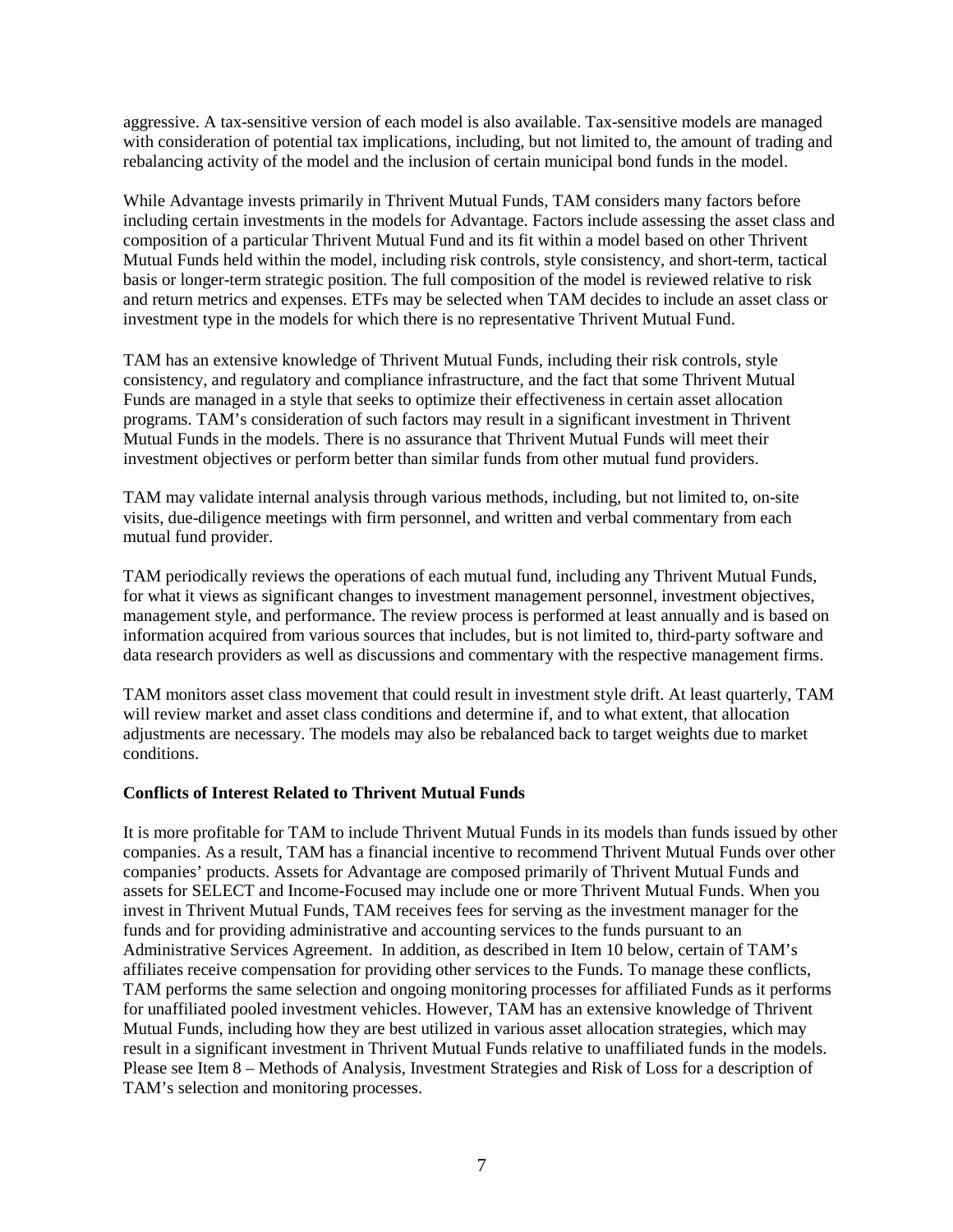# Mutual Funds

# *Equity*

Large cap funds invest primarily in common stocks of large-capitalization U.S. and/or non-U.S. companies, including emerging markets issuers.

Mid cap funds invest primarily in common stocks of mid-capitalization U.S. and/or non-U.S. companies, including emerging markets issuers.

Small cap funds invest primarily in common stocks of small-capitalization U.S. and/or non-U.S. companies, including emerging markets issuers.

International funds invest primarily in non-U.S. issuers that trade in U.S. or non-U.S. markets (including emerging markets). International portfolios may reflect growth, value and core investment approaches. Certain strategies gain international investment exposure by investing in ADRs and similar depositary receipts. ADRs are the receipts for the shares of a non-U.S.-based company traded on U.S. exchanges.

Low volatility funds invest in securities that exhibit low volatility returns. Volatility refers to the variation in security and market prices over time.

Equity funds may pursue growth, value or core (investing in both growth and value stocks) investment strategies.

The equity funds that TAM manages may buy and sell futures contracts to either hedge their exposure or obtain exposure to certain investments.

# *Fixed Income*

Taxable fixed income funds invest primarily in fixed income instruments. Such funds can invest in a variety of types of fixed income instruments, including corporate debt, mortgage-backed securities, asset-backed securities, and U.S. government securities. They can also invest in securities of different quality, including investment-grade securities and high-yield securities (also known as junk bonds). These funds can also hold bonds of varying maturities. The taxable fixed income funds can invest in U.S. issuers and foreign issuers, including emerging markets issuers.

Municipal fixed income funds invest primarily in municipal bonds, the income of which is exempt from federal income taxation. Such funds can invest in investment grade municipal bonds and high yield municipal bonds, which are also known as junk bonds.

The fixed income funds that TAM manages may utilize derivatives (such as futures and swaps) for investment exposure or hedging purposes, including credit default swap agreements on security indexes. They may enter into standardized derivatives contracts traded on domestic or foreign securities exchanges, boards of trade, or similar entities, and non-standardized derivatives contracts traded in the over-the-counter market.

# *Asset Allocation/Mixed Assets*

TAM manages certain asset allocation/mixed assets funds that invest in both equities and fixed income as principal investment strategies.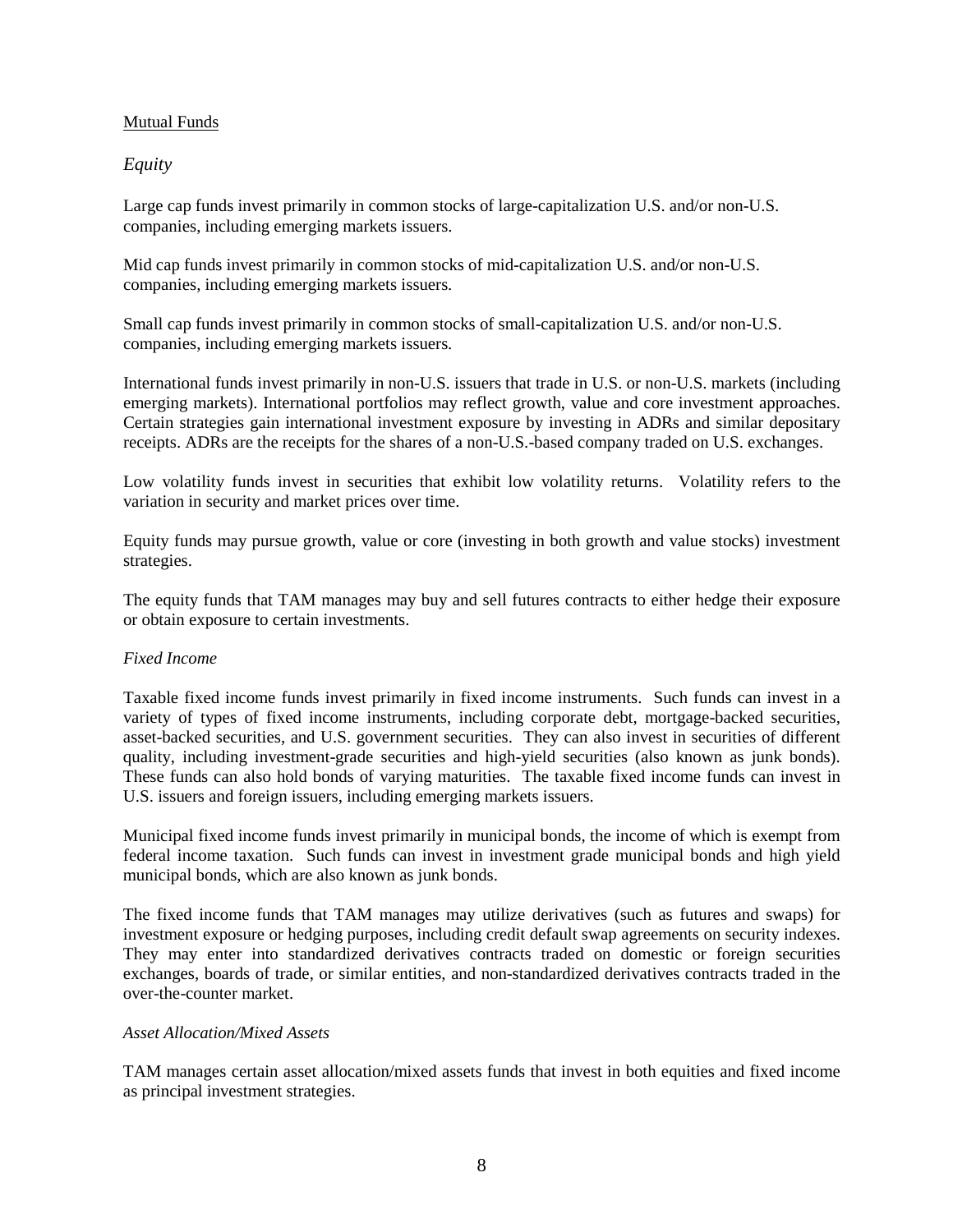#### Material Risks

The models that TAM provides and the mutual funds that TAM manages are subject risks, including the following principal risks.

- Allocation Risk. Certain Funds' investment performance depends upon how its assets are allocated across broad asset categories and applicable sub-classes within such categories. Some broad asset categories and sub-classes may perform below expectations or the securities markets generally over short and extended periods. For example, underperformance in the equity or debt markets could have a material adverse effect on a Fund's total return if it has a significant allocation to those types of securities. Therefore, a principal risk of investing in the Fund is that the allocation strategies used and the allocation decisions made will not produce the desired results.
- Business Development Company ("BDC") Risk. The value of a BDC's investments will be affected by portfolio company specific performance as well as the overall economic environment. Shares of BDCs may trade at prices that reflect a premium above or a discount below the investment company's net asset value, which may be substantial. A Fund may be exposed to greater risk and experience higher volatility than would a portfolio that was not invested in BDCs. Additionally, most BDCs employ leverage which can magnify the returns of underlying investments.
- Closed-End Fund ("CEF") Risk. Investments in CEFs are subject to various risks, including reliance on management's ability to meet a CEF's investment objective and to manage a CEF's portfolio; fluctuation in the market value of a CEF's shares compared to the changes in the value of the underlying securities that the CEF owns (i.e., trading at a discount or premium to its net asset value); and that CEFs are permitted to invest in a greater amount of "illiquid" securities than typical mutual funds. A Fund is subject to a pro-rata share of the management fees and expenses of each CEF in addition to the Fund's management fees and expenses, resulting in Fund shareholders subject to higher expenses than if they invested directly in CEFs.
- Collateralized Debt Obligations ("CDO") Risk. The risks of an investment in a CDO depend largely on the quality and type of the collateral and the tranche of the CDO in which the Fund invests. In addition to the typical risks associated with fixed income securities and asset-backed securities, CDOs carry additional risks including, but not limited to: (i) the possibility that distributions from collateral securities will not be adequate to make interest or other payments; (ii) the risk that the collateral may default, decline in value, and/or be downgraded; (iii) the Fund may invest in tranches of CDOs that are subordinate to other tranches; (iv) the structure and complexity of the transaction and the legal documents could lead to disputes among investors regarding the characterization of proceeds; (v) the investment return achieved by the Fund could be significantly different than those predicted by financial models; (vi) the lack of a readily available secondary market for CDOs; (vii) risk of forced "fire sale" liquidation due to technical defaults such as coverage test failures; and (viii) the CDO's manager may perform poorly. In addition, investments in CDOs may be characterized by the Fund as illiquid securities.
- Convertible Securities Risk. Convertible securities are subject to the usual risks associated with debt securities, such as interest rate risk and credit risk. Convertible securities also react to changes in the value of the common stock into which they convert, and are thus subject to market risk. A Fund may also be forced to convert a convertible security at an inopportune time, which may decrease the Fund's return.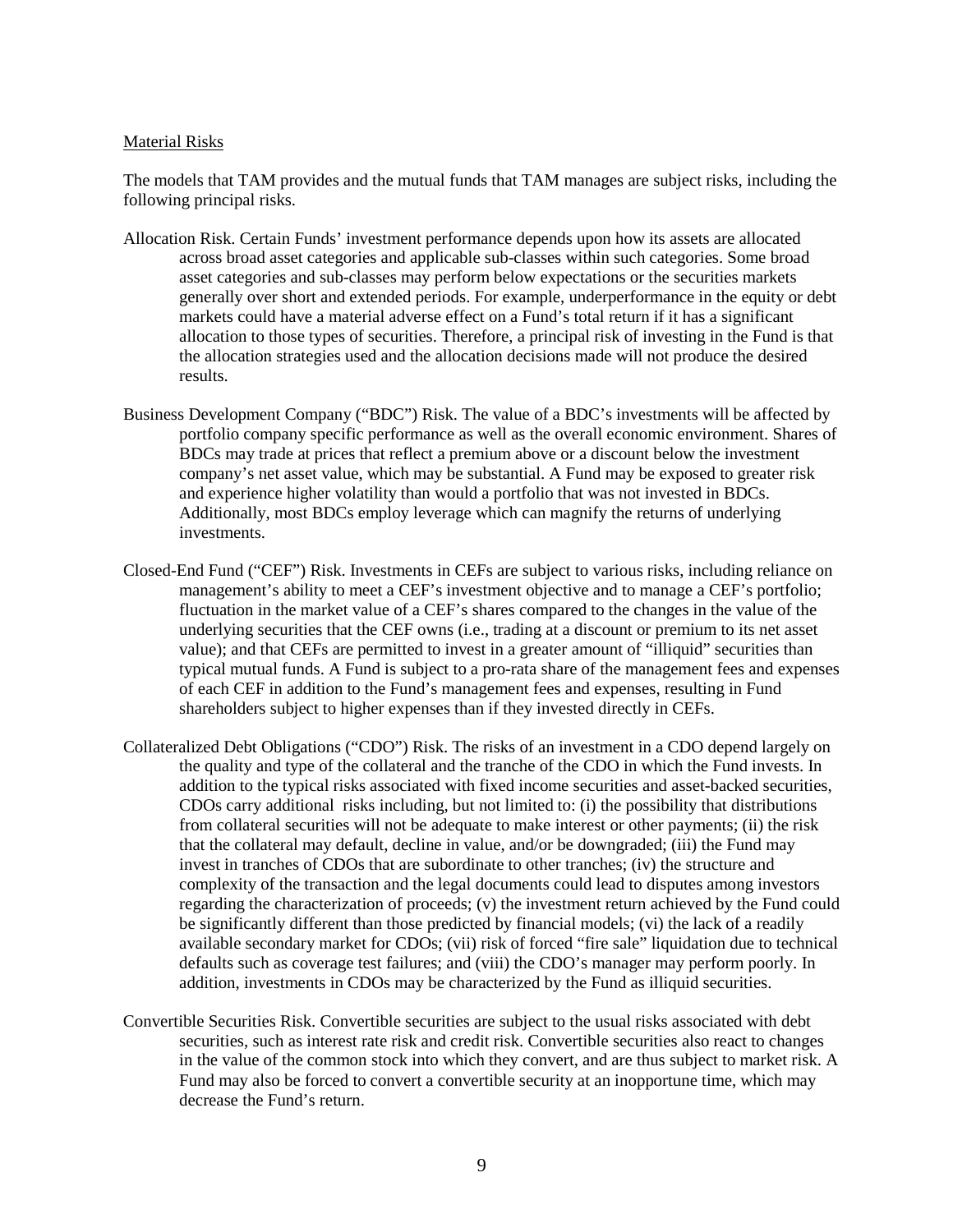- Credit Risk. Credit risk is the risk that an issuer of a debt security to which the Fund is exposed may no longer be able or willing to pay its debt. As a result of such an event, the debt security may decline in price and affect the value of the Fund. Similarly, there is a risk that the value of a debt security may decline because of concerns about the issuer's ability or willingness to make interest and/or principal payments. Debt securities are subject to varying degrees of credit risk, which are often reflected in credit ratings. The credit rating of a debt security may be lowered if the issuer suffers adverse changes in its financial condition, which can lead to more volatility in the price of the security and in shares of the Fund.
- Cyber Security Risk. With the increased use of the Internet and other technologies, the Funds and their service providers are subject to operational and information security risks resulting from cyberattacks and/or other technological malfunctions or programming inaccuracies. In general, cyberattacks are deliberate, but unintentional events may have similar effects.

Successful cyber-attacks against, or security breakdowns of, a Fund or any affiliated or thirdparty service provider may adversely affect the Fund or its shareholders. While the Funds and their service providers have established business continuity plans and systems designed to prevent cyber-attacks, there are inherent limitations in such plans and systems including the possibility that certain risks have not been identified. Similar types of cyber security risks also are present for issuers of securities in which the Funds invest, which could result in material adverse consequences for such issuers, and may cause a Fund's investment in such securities to lose value.

Derivatives Risk. The use of derivatives (such as futures, options and credit default swaps) involves additional risks and transaction costs which could leave a Fund in a worse position than if it had not used these instruments. Changes in the value of the derivative may not correlate as intended with the underlying asset, rate or index, and a Fund could lose much more than the original amount invested. Derivatives can be highly volatile, illiquid and difficult to value. Derivatives are also subject to the risk that the other party in the transaction will not fulfill its contractual obligations.

The success of a Fund's derivatives strategies will depend on the Adviser's ability to assess and predict the impact of market or economic developments on the underlying asset, index or rate and the derivative itself, without the benefit of observing the performance of the derivative under all possible market conditions. Swap agreements may involve fees, commissions or other costs that may reduce a Fund's gains from a swap agreement or may cause a Fund to lose money. Futures contracts are subject to the risk that an exchange may impose price fluctuation limits, which may make it difficult or impossible for a Fund to close out a position when desired.

Emerging Markets Risk. The economic and political structures of developing countries, in most cases, do not compare favorably with the U.S. or other developed countries in terms of wealth and stability, and their financial markets often lack liquidity. Fund performance will likely be negatively affected by portfolio exposure to countries and corporations domiciled in or with revenue exposures to countries in the midst of, among other things, hyperinflation, currency devaluation, trade disagreements, sudden political upheaval or interventionist government policies. Significant buying or selling actions by a few major investors may also heighten the volatility of emerging markets. These factors make investing in emerging market countries significantly riskier than in other countries and events in any one country could cause the Fund's share price to decline.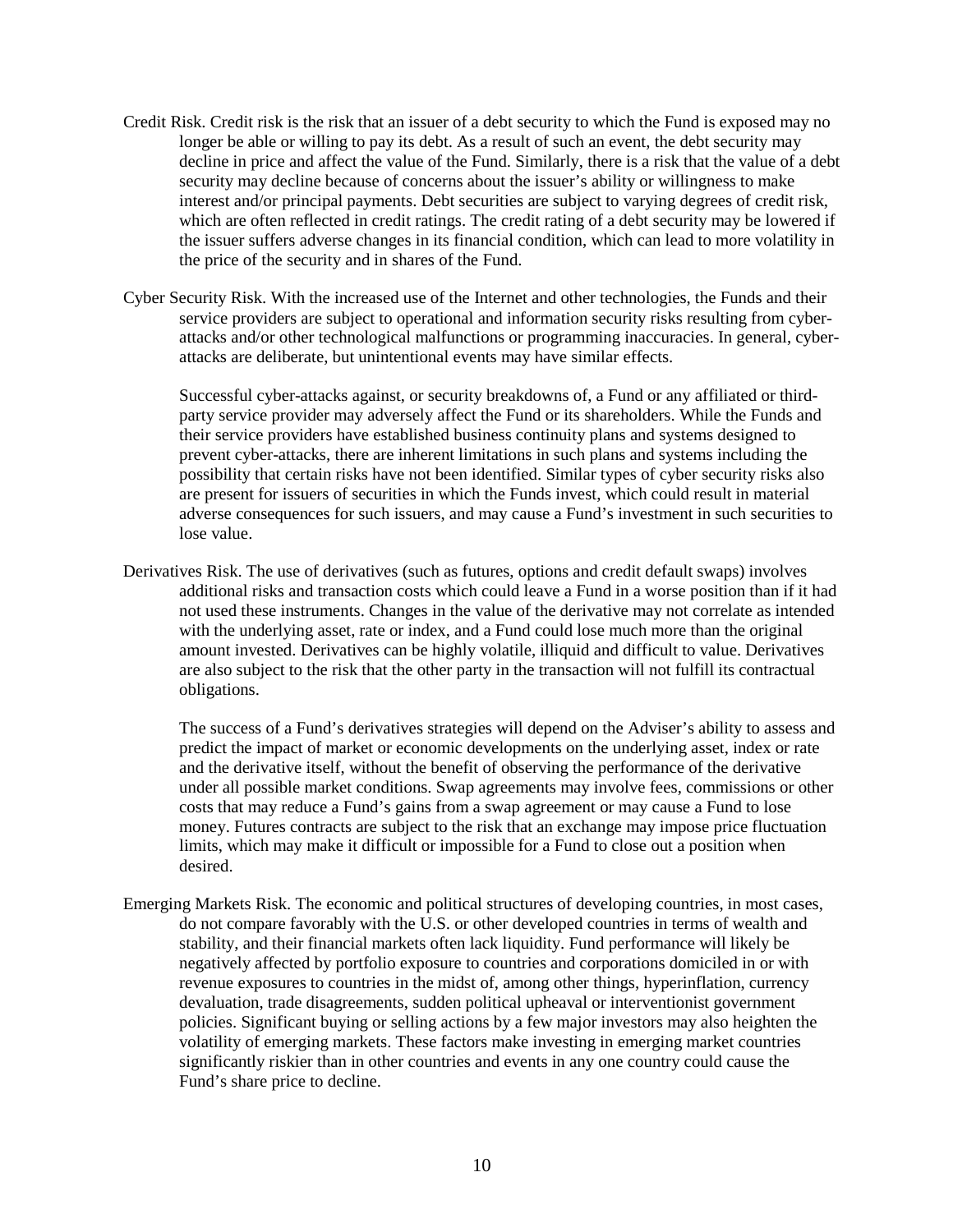Some emerging market countries restrict to varying degrees foreign investment in their securities markets. In some circumstances, these restrictions may limit or preclude investment in certain countries or may increase the cost of investing in securities of particular companies.

Emerging markets generally do not have the level of market efficiency and strict standards in accounting and securities regulation to be on par with advanced economies. Investments in emerging markets come with much greater risk due to political instability, domestic infrastructure problems and currency volatility.

- Equity Security Risk. Equity securities held by the Fund may decline significantly in price, sometimes rapidly or unpredictably, over short or extended periods of time, and such declines may occur because of declines in the equity market as a whole, or because of declines in only a particular country, company, industry, or sector of the market. From time to time, the Fund may invest a significant portion of its assets in companies in one or more related sectors or industries which would make the Fund more vulnerable to adverse developments affecting such sectors or industries. Equity securities are generally more volatile than most debt securities. The prices of individual stocks generally do not all move in the same direction at the same time. A variety of factors can negatively affect the price of a particular company's stock. These factors may include, but are not limited to: poor earnings reports, a loss of customers, litigation against the company, general unfavorable performance of the company's sector or industry, or changes in government regulations affecting the company or its industry.
- ETF Risk. An ETF is subject to the risks of the underlying investments that it holds. For index-based ETFs, while such ETFs seek to achieve the same returns as a particular market index, the performance of an ETF may diverge from the performance of such index (commonly known as tracking error). ETFs are subject to fees and expenses (like management fees and operating expenses) and a Fund will indirectly bear its proportionate share of any such fees and expenses paid by the ETFs in which it invests. In addition, ETF shares may trade at a premium or discount to their net asset value. As ETFs trade on an exchange, they are subject to the risks of any exchange-traded instrument, including: (i) an active trading market for its shares may not develop or be maintained, (ii) trading of its shares may be halted by the exchange, and (iii) its shares may be delisted from the exchange.
- Financial Sector Risk. Companies in the financial sector of an economy are subject to extensive governmental regulation and intervention, which may adversely affect the scope of their activities, the prices they can charge, the amount of capital they must maintain and, potentially, their size. Governmental regulation may change frequently and may have significant adverse consequences for companies in the financial sector, including effects not intended by such regulation. The impact of recent or future regulation in various countries of any individual financial company or of the financial sector as a whole cannot be predicted. Certain risks may impact the value of investments in the financial sector more severely than those of investments outside this sector, including the risks associated with companies that operate with substantial financial leverage. Companies in the financial sector may also be adversely affected by increases in interest rates and loan losses, decreases in the availability of money or asset valuations, credit rating downgrades and adverse conditions in other related markets. Insurance companies, in particular, may be subject to severe price competition and/or rate regulation, which may have an adverse impact on their profitability. During the financial crisis that began in 2007, the deterioration of the credit markets impacted a broad range of mortgage, assetbacked, auction rate, sovereign debt and other markets, including U.S. and non-U.S. credit and interbank money markets, thereby affecting a wide range of financial institutions and markets. During the financial crisis, a number of large financial institutions failed, merged with stronger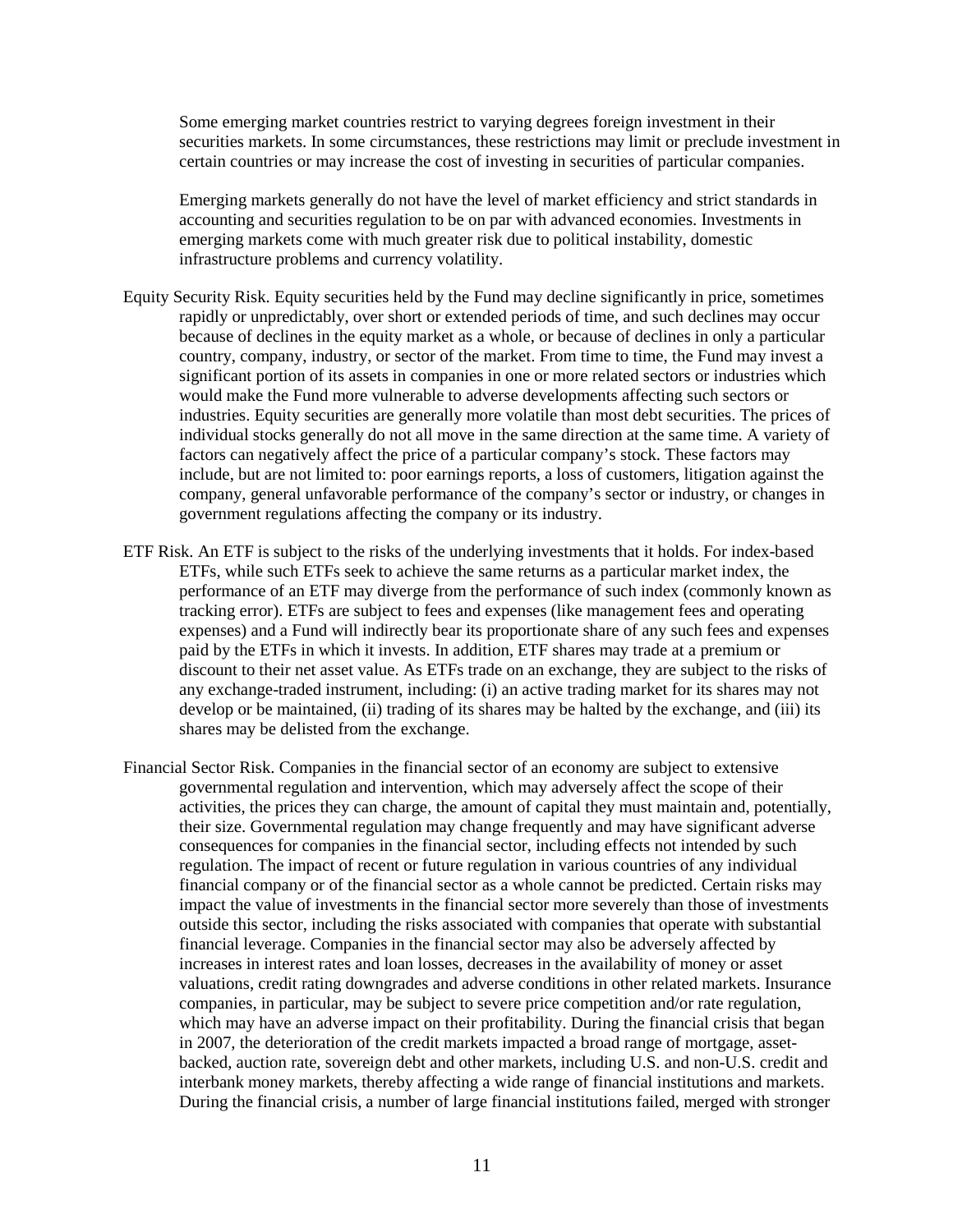institutions or had significant government infusions of capital. Instability in the financial markets caused certain financial companies to incur large losses. Some financial companies experienced declines in the valuations of their assets, took actions to raise capital (such as the issuance of debt or equity securities), or even ceased operations. Some financial companies borrowed significant amounts of capital from government sources. Those actions caused the securities of many financial companies to decline in value. The financial sector is particularly sensitive to fluctuations in interest rates. The financial sector is also a target for cyber attacks and may experience technology malfunctions and disruptions. In recent years, cyber attacks and technology failures have become increasingly frequent and have caused significant losses.

- Foreign Currency Risk. The Fund is also subject to the risk that the value of a foreign currency may decline against the U.S. dollar, which would reduce the dollar value of securities denominated in that currency. The overall impact of such a decline of foreign currency can be significant, unpredictable, and long lasting, depending on the currencies represented, how each one appreciates or depreciates in relation to the U.S. dollar, and whether currency positions are hedged. Under normal conditions, the Fund does not engage in extensive foreign currency hedging programs. Further, exchange rate movements are volatile, and it is not possible to effectively hedge the currency risks of many developing countries.
- Foreign Securities Risk. To the extent a Fund is exposed to foreign securities, it is subject to various risks associated with such securities. Foreign securities are generally more volatile than their domestic counterparts, in part because of potential for higher political and economic risks, lack of reliable information and fluctuations in currency exchange rates where investments are denominated in currencies other than the U.S. dollar. Foreign securities also may be more difficult to resell than comparable U.S. securities because the markets for foreign securities are often less liquid. Even when a foreign security increases in price in its local currency, the appreciation may be diluted by adverse changes in exchange rates when the security's value is converted to U.S. dollars. Foreign withholding taxes also may apply and errors and delays may occur in the settlement process for foreign securities.

Securities of foreign companies in which the Fund invests generally carry more risk than securities of U.S. companies. The economies and financial markets of certain regions—such as Latin America, Asia, Europe and the Mediterranean region—can be highly interdependent and may decline at the same time. Certain European countries in which a Fund may invest have recently experienced significant volatility in financial markets and may continue to do so in the future. The impact of the United Kingdom's intended departure from the European Union, commonly known as "Brexit," and the potential departure of one or more other countries from the European Union may have significant political and financial consequences for global markets. These consequences include greater market volatility and illiquidity, currency fluctuations, deterioration in economic activity, a decrease in business confidence and an increased likelihood of a recession in such markets. Uncertainty relating to the withdrawal procedures and timeline may have adverse effects on asset valuations and the renegotiation of current trade agreements, as well as an increase in financial regulation in such markets. This may adversely impact Fund performance.

Other risks result from the varying stages of economic and political development of foreign countries; the differing regulatory environments, trading days, and accounting standards of foreign markets; and higher transaction costs. The Fund's investment in any country could be subject to governmental actions such as capital or currency controls, nationalizing a company or industry, expropriating assets, or imposing punitive taxes that would have an adverse effect on security prices and impair the Fund's ability to repatriate capital or income.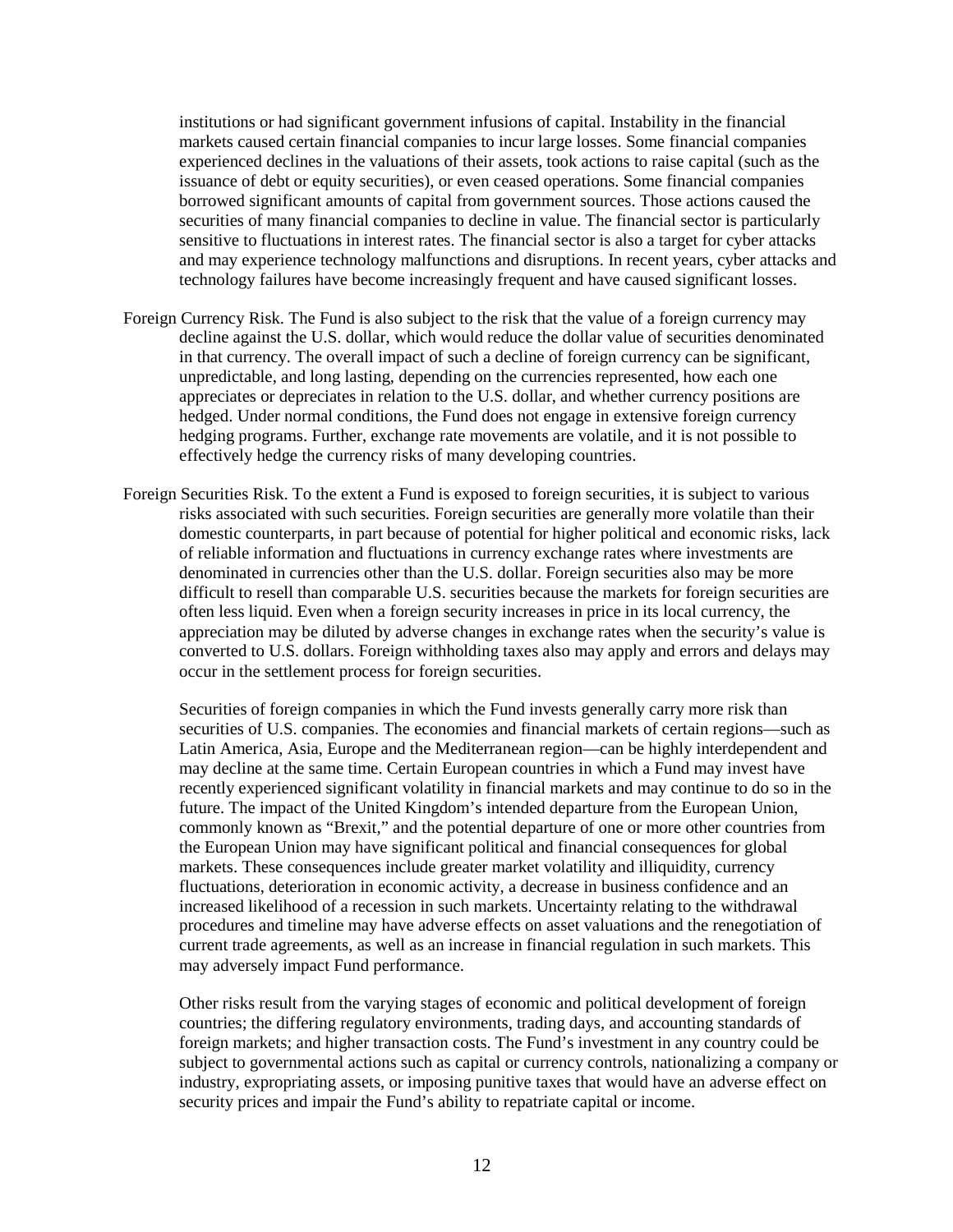- Futures Contract Risk. The value of a futures contract tends to increase and decrease in tandem with the value of the underlying instrument. The price of futures can be highly volatile; using them could lower total return, and the potential loss from futures can exceed the Fund's initial investment in such contracts. In addition, the value of the futures contract may not accurately track the value of the underlying instrument.
- Government Securities Risk. Certain Funds invest in securities issued or guaranteed by the U.S. government or its agencies and instrumentalities (such as Ginnie Mae, Fannie Mae or Freddie Mac securities). Securities issued or guaranteed by Ginnie Mae, Fannie Mae or Freddie Mac are not issued directly by the U.S. government. Ginnie Mae is a wholly owned U.S. corporation that is authorized to guarantee, with the full faith and credit of the U.S. government, the timely payment of principal and interest of its securities. By contrast, securities issued or guaranteed by U.S. government-related organizations such as Fannie Mae and Freddie Mac are not backed by the full faith and credit of the U.S. government. No assurance can be given that the U.S. government would provide financial support to its agencies and instrumentalities if not required to do so by law. In addition, the value of U.S. government securities may be affected by changes in the credit rating of the U.S. government.
- Growth Investing Risk. Growth style investing includes the risk of investing in securities whose prices historically have been more volatile than other securities, especially over the short term. Growth stock prices reflect projections of future earnings or revenues and, if a company's earnings or revenues fall short of expectations, its stock price may fall dramatically. Growth stocks may lack dividends that could help cushion prices in a declining market. Growth style investing may be out of favor with investors from time to time and growth stocks may underperform the securities of other companies or the stock market in general.
- High Yield Risk. High yield securities commonly known as "junk bonds" are considered predominantly speculative with respect to the issuer's continuing ability to make principal and interest payments. If the issuer of the security is in default with respect to interest or principal payments, the value of the Fund may be negatively affected. High yield securities may be more susceptible to real or perceived adverse economic conditions than investment grade securities, and they generally have more volatile prices and carry more risk to principal. In addition, high yield securities generally are less liquid than investment grade securities.
- Inflation-Linked Security Risk. Inflation-linked debt securities, such as TIPS, are subject to the effects of changes in market interest rates caused by factors other than inflation (real interest rates). In general, the price of an inflation-linked security tends to decrease when real interest rates increase and can increase when real interest rates decrease. Interest payments on inflationlinked securities are unpredictable and will fluctuate as the principal and interest are adjusted for inflation. Any increase in the principal amount of an inflation-linked debt security will be considered taxable ordinary income, even though the Fund will not receive the principal until maturity.

There can also be no assurance that the inflation index used will accurately measure the real rate of inflation in the prices of goods and services. The Fund's investments in inflation-linked securities may lose value in the event that the actual rate of inflation is different than the rate of the inflation index. In addition, inflation-linked securities are subject to the risk that the Consumer Price Index for All Urban Consumers (CPI-U) or other relevant pricing index may be discontinued, fundamentally altered in a manner materially adverse to the interests of an investor in the securities, altered by legislation or Executive Order in a materially adverse manner to the interests of an investor in the securities or substituted with an alternative index.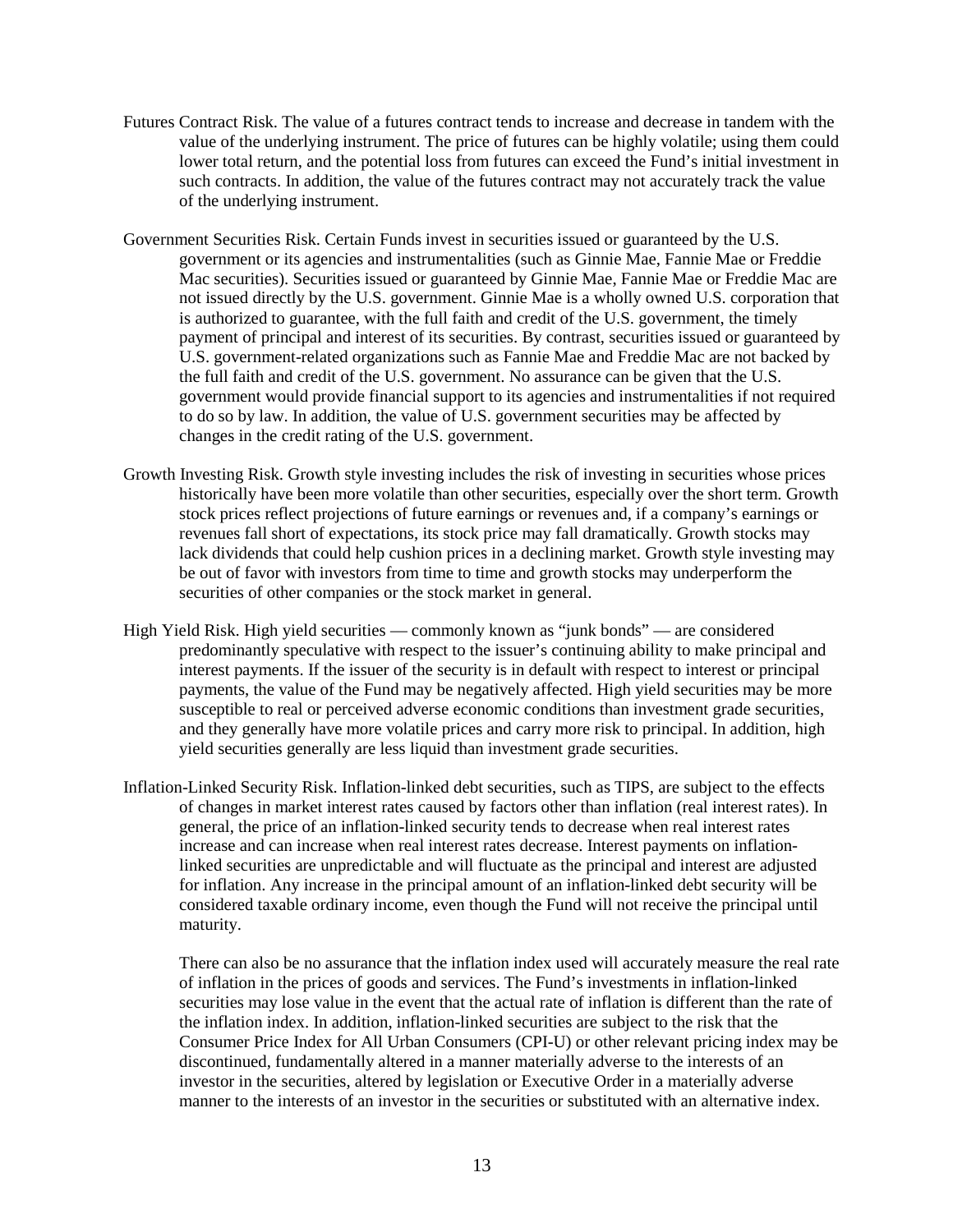- Interest Rate Risk. Interest rate risk is the risk that prices of debt securities decline in value when interest rates rise for debt securities that pay a fixed rate of interest. Debt securities with longer durations or maturities tend to be more sensitive to changes in interest rates than debt securities with shorter durations or maturities. Changes by the Federal Reserve to monetary policies could affect interest rates and the value of some securities.
- Investing-in-Funds Risk. Each of the Thrivent Aggressive Allocation Fund, Thrivent Moderate Allocation Fund, Thrivent Moderately Aggressive Allocation Fund and Thrivent Moderately Conservative Allocation Fund (each, a "Thrivent Asset Allocation Fund" and collectively, the "Thrivent Asset Allocation Funds") allocate their assets among certain Other Funds. From time to time, one or more of the Other Funds may experience relatively large investments or redemptions due to reallocations or rebalancings by the Thrivent Asset Allocation Funds or other investors. These transactions may affect the Other Funds since Other Funds that experience redemptions as a result of reallocations or rebalancings may have to sell Fund securities and since Other Funds that receive additional cash will have to invest such cash. These effects may be particularly important when one or more of the Thrivent Asset Allocation Funds owns a substantial portion of any Other Fund. While it is impossible to predict the overall impact of these transactions over time, the performance of an Other Fund may be adversely affected if the Other Fund is required to sell securities or invest cash at inopportune times. These transactions could also increase transaction costs and accelerate the realization of taxable income if sales of securities resulted in gains. Because the Thrivent Asset Allocation Funds may own substantial portions of some Other Funds, a redemption or reallocation by a Thrivent Asset Allocation Fund away from an Other Fund could cause the Other Fund's expenses to increase.
- Investment Adviser Risk. The Funds are actively managed and the success of its investment strategy depends significantly on the skills of the Adviser or subadviser in assessing the potential of the investments in which the Fund invests. This assessment of investments may prove incorrect, resulting in losses or poor performance, even in rising markets.
- Investment in Other Investment Companies Risk. Investing in other investment companies, including CEFs and BDCs, could result in the duplication of certain fees, including management and administrative fees, and may expose a Fund to risks of owning the underlying investments that the other investment company holds. If investment company securities are purchased at a premium to net asset value, the premium may not exist when those securities are sold and a Fund could incur a loss.
- Issuer Risk. Issuer risk is the possibility that factors specific to a company to which a Fund's portfolio is exposed will affect the market prices of the company's securities and therefore the value of the Fund. Some factors affecting the performance of a company include demand for the company's products or services, the quality of management of the company and brand recognition and loyalty. To the extent that a Fund invests in common stock, common stock of a company is subordinate to other securities issued by the company. If a company becomes insolvent, interests of investors owning common stock will be subordinated to the interests of other investors in and general creditors of, the company.
- Large Cap Risk. Large-sized companies may be unable to respond quickly to new competitive challenges such as changes in technology. They may also not be able to attain the high growth rate of successful smaller companies, especially during extended periods of economic expansion. Leveraged Loan Risk. Leveraged loans are subject to the risks typically associated with debt securities. In addition, leveraged loans, which typically hold a senior position in the capital structure of a borrower, are subject to the risk that a court could subordinate such loans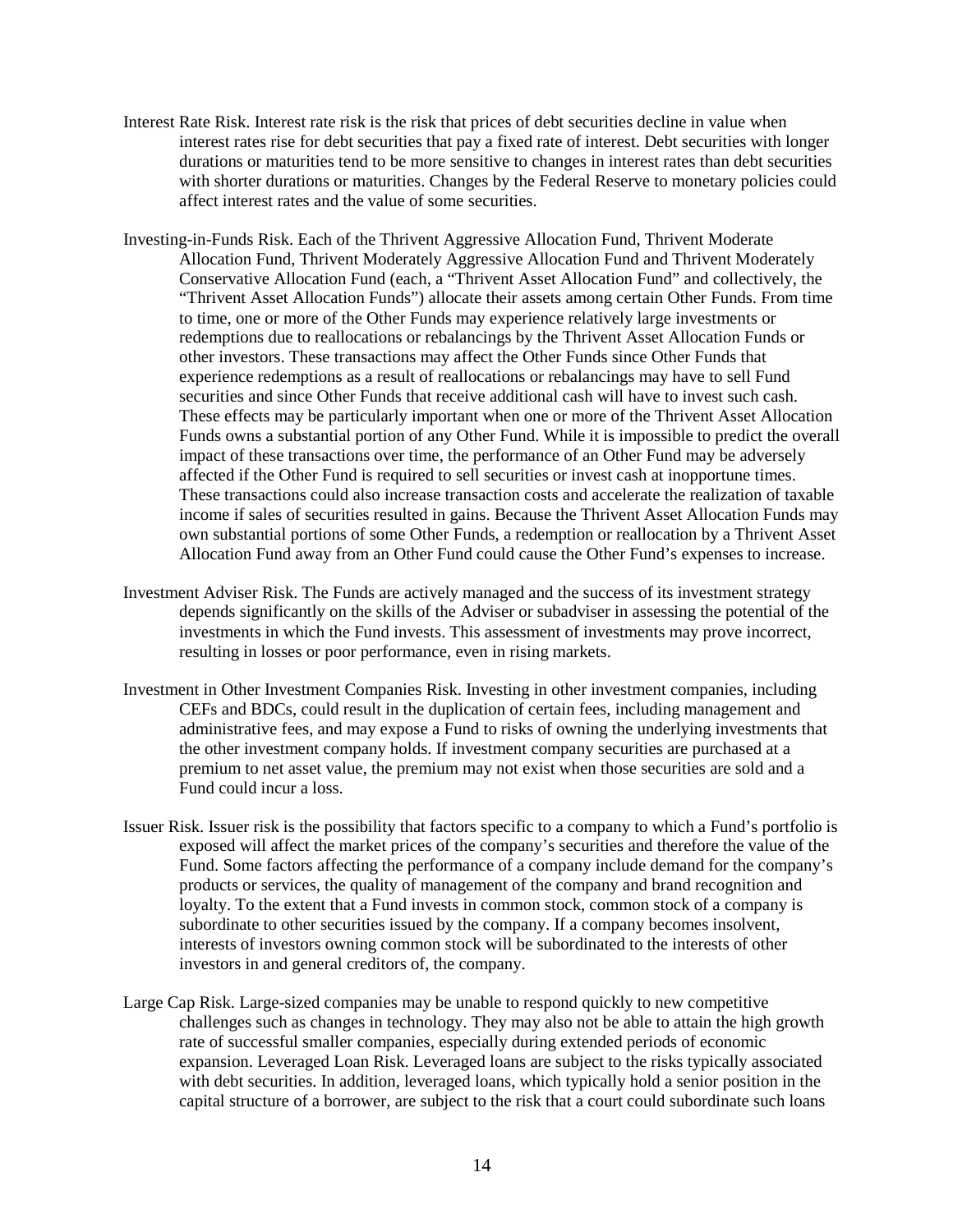to presently existing or future indebtedness or take other action detrimental to the holders of leveraged loans. Leveraged loans are also subject to the risk that the value of the collateral, if any, securing a loan may decline, be insufficient to meet the obligations of the borrower, or be difficult to liquidate. Some leveraged loans are not as easily purchased or sold as publiclytraded securities and others are illiquid, which may make it more difficult for the Fund to value them or dispose of them at an acceptable price. Below investment-grade leveraged loans are typically more credit sensitive. In the event of fraud or misrepresentation, the Fund may not be protected under federal securities laws with respect to leveraged loans that may not be in the form of "securities."

Liquidity Risk. Liquidity is the ability to sell a security relatively quickly for a price that most closely reflects the actual value of the security. Certain securities (e.g., small-cap stocks, foreign securities and high-yield bonds) often have a less liquid resale market. Liquid investments may become illiquid after purchase by the Adviser or subadviser, particularly during periods of market turmoil. As a result, the Adviser or subadviser may have difficulty selling or disposing of securities quickly in certain markets or may only be able to sell the holdings at prices substantially less than what the Adviser or subadviser believes they are worth. Less liquid securities can also become more difficult to value. In addition, when there is illiquidity in the market for certain securities, the Fund, due to limitations on illiquid investments, may be subject to purchase and sale restrictions.

Dealer inventories of bonds are at or near historic lows in relation to market size, which has the potential to decrease liquidity and increase price volatility in the fixed income markets, particularly during periods of economic or market stress. In addition, inventories of municipal bonds held by brokers and dealers have decreased in recent years, lessening their ability to make a market in these securities. As a result of this decreased liquidity, the Adviser or subadviser may have to accept a lower price to sell a security, sell other securities to raise cash, or give up an investment opportunity, any of which could have a negative effect on performance.

Market Risk. Over time, securities markets generally tend to move in cycles with periods when security prices rise and periods when security prices decline. The value of the Fund's investments may move with these cycles and, in some instances, increase or decrease more than the applicable market(s) as measured by the Fund's benchmark index(es). The securities markets may also decline because of factors that affect a particular industry.

Price declines may occur in response to general market and economic conditions or events, including conditions and developments outside of the financial markets such as significant changes in interest and inflation rates and the availability of credit. Any investment is subject to the risk that the financial markets as a whole may decline in value, thereby depressing the investment's price.

Master Limited Partnership ("MLP") Risk. MLPs are subject to risks such as limited partner risk, liquidity risk, interest rate risk and general partner risk.

• An MLP is a public limited partnership or limited liability company taxed as a partnership. The risks of investing in an MLP are similar to those of investing in a partnership, including more flexible governance structures, which could result in less protection for investors than investments in a corporation. Investors in an MLP normally would not be liable for the debts of the MLP beyond the amount that the investor has contributed but investor may not be shielded to the same extent that a shareholder of a corporation would be. In certain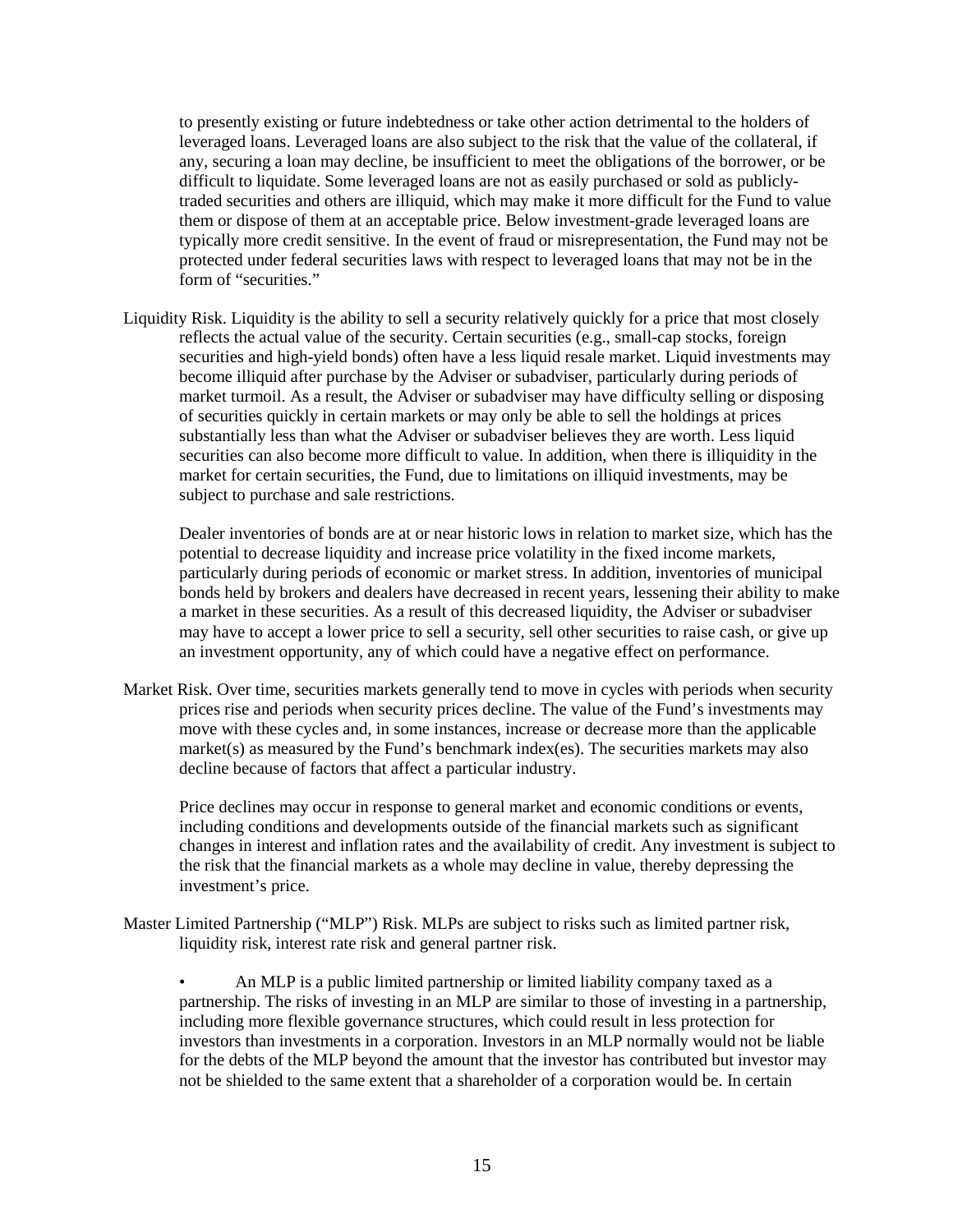circumstances, creditors of an MLP would have the right to seek return of capital distributed to a limited partner, which right would continue after an investor sold its investment in the MLP.

• The ability to trade on a public exchange or in the over-the-counter market provides a certain amount of liquidity not found in many limited partnership investments. However, MLP interests may be less liquid than conventional publicly traded securities and, therefore, more difficult to trade at desirable times and/or prices.

• MLP distributions may be reduced by fees and other expenses incurred by the MLP. MLPs generally are considered interest-rate sensitive investments. During periods of interest rate volatility, these investments may not provide attractive returns.

The holder of the general partner or managing member interest can be liable in certain circumstances for amounts greater than the amount of the holder's investment in the general partner or managing member.

- Mid Cap Risk. Medium-sized companies often have greater price volatility, lower trading volume, and less liquidity than larger, more-established companies. These companies tend to have smaller revenues, narrower product lines, less management depth and experience, smaller shares of their product or service markets, fewer financial resources, and less competitive strength than larger companies.
- Mortgage-Backed and Other Asset-Backed Securities Risk. The value of mortgage-related and assetbacked securities will be influenced by the factors affecting the housing market and the assets underlying such securities. As a result, during periods of declining asset value, difficult or frozen credit markets, swings in interest rates, or deteriorating economic conditions, mortgagerelated and asset-backed securities may decline in value, face valuation difficulties, become more volatile and/or become illiquid. In addition, both mortgage-backed and asset-backed securities are sensitive to changes in the repayment patterns of the underlying security. If the principal payment on the underlying asset is repaid faster or slower than the holder of the assetbacked or mortgage-backed security anticipates, the price of the security may fall, particularly if the holder must reinvest the repaid principal at lower rates or must continue to hold the security when interest rates rise. This effect may cause the value of the Fund to decline and reduce the overall return of the Fund.
- Multi-Manager Risk. The Trust and Thrivent Asset Mgt. have received an exemptive order from the SEC (known as a "multi-manager order") that permits them to hire and fire one or more subadvisers for the Funds without a shareholder vote, subject to approval by the Trust's Board of Trustees and shareholder notice. During the transition of management of Fund assets from one subadviser to another, it is possible that the Fund will not be fully invested in accordance with the Fund's prospectus and, therefore, will not be fully pursuing its investment objective during such transition. In addition, the multi-manager approach could result in a high level of portfolio turnover, resulting in higher brokerage expenses and increased tax liability from a Fund's realization of capital gains. These aspects of the risk apply to any Fund with one or more subadvisers. For a Fund that has multiple sub-advisers, the investment styles employed by the subadvisers may not be complementary. The interplay of the various strategies employed by the subadvisers may result in the Fund indirectly holding positions in certain types of securities, industries or sectors.

These positions may be detrimental to a Fund's performance depending upon the performance of those securities and the overall economic environment. It is also possible that one subadviser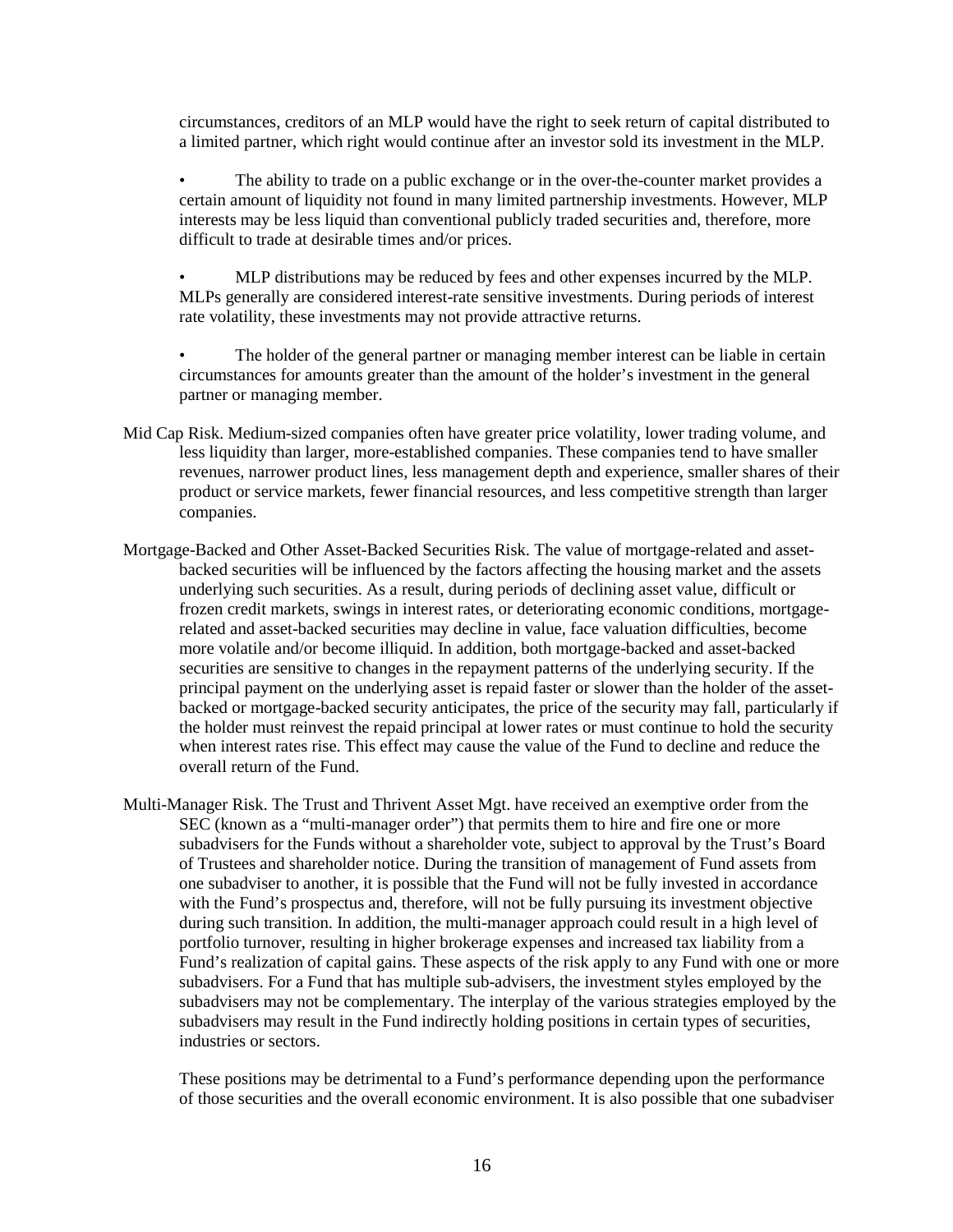could be selling a particular security or security from a certain country while another subadviser could be purchasing the same security or a security from that same country.

- Municipal Bond Risk. The Fund's performance may be affected by political and economic conditions at the state, regional or federal level. These may include budgetary problems, decline in the tax base and other factors that may cause rating agencies to downgrade the credit ratings on certain issues. Bonds may also exhibit price fluctuations due to changes in interest rate or bond yield levels. Some municipal bonds may be repaid prior to maturity if interest rates decrease. As a result, the value of the Fund's shares may fluctuate significantly in the short term. The amount of public information available about municipal bonds is generally less than for certain corporate equities or bonds, meaning that the investment performance of the Fund may be more dependent on the analytical abilities of the Adviser than funds that invest in stock or other corporate investments. The Fund may make significant investments in a particular segment of the municipal bond market or in the debt of issuers located in the same state or territory. Adverse conditions in such industry or location could have a correspondingly adverse effect on the financial condition of issuers. These conditions may cause the value of the Fund's shares to fluctuate more than the values of shares of funds that invest in a greater variety of investments.
- Other Funds Risk. The performance of Funds that invest in other funds managed by the Adviser or an affiliate ("Other Funds") is dependent, in part, upon the performance of the Other Funds. As a result, the Fund is subject to the same risks as those faced by the Other Funds' underlying portfolios. Those risks may include, among others, market risk, issuer risk, volatility risk, foreign securities risk, foreign currency risk, emerging markets risk, derivatives risk, credit risk, interest rate risk, high yield risk and investment adviser risk. As a shareholder of the Fund, you will bear your share of the Fund's operating expenses as well as the Fund's share of the Other Funds' operating expenses. Consequently, an investment in the Fund would result in higher aggregate operating costs than investing directly in Other Funds that are also portfolios.
- Portfolio Turnover Rate Risk. A Fund may engage in active and frequent trading of portfolio securities in implementing its principal investment strategies. A high rate of portfolio turnover (100% or more) involves correspondingly greater expenses which are borne by the Fund and its shareholders and may also result in short-term capital gains taxable to shareholders. The expenses may include bid-ask spreads, dealer mark-ups, and other transactional costs on the sale of securities and reinvestment in other securities.
- Preferred Securities Risk. There are certain additional risks associated with investing in preferred securities, including, but not limited to, preferred securities may include provisions that permit the issuer, at its discretion, to defer or omit distributions for a stated period without any adverse consequences to the issuer; preferred securities are generally subordinated to bonds and other debt instruments in a company's capital structure in terms of having priority to corporate income and liquidation payments, and therefore will be subject to greater credit risk than more senior debt instruments; preferred securities may be substantially less liquid than many other securities, such as common stocks or U.S. Government securities; generally, traditional preferred securities offer no voting rights with respect to the issuing company unless preferred dividends have been in arrears for a specified number of periods, at which time the preferred security holders may elect a number of directors to the issuer's board; and in certain varying circumstances, an issuer of preferred securities may redeem the securities prior to a specified date.
- Quantitative Investing Risk. Quantitative Investing Risk is the risk that securities selected according to a quantitative analysis methodology can perform differently from the market as a whole based on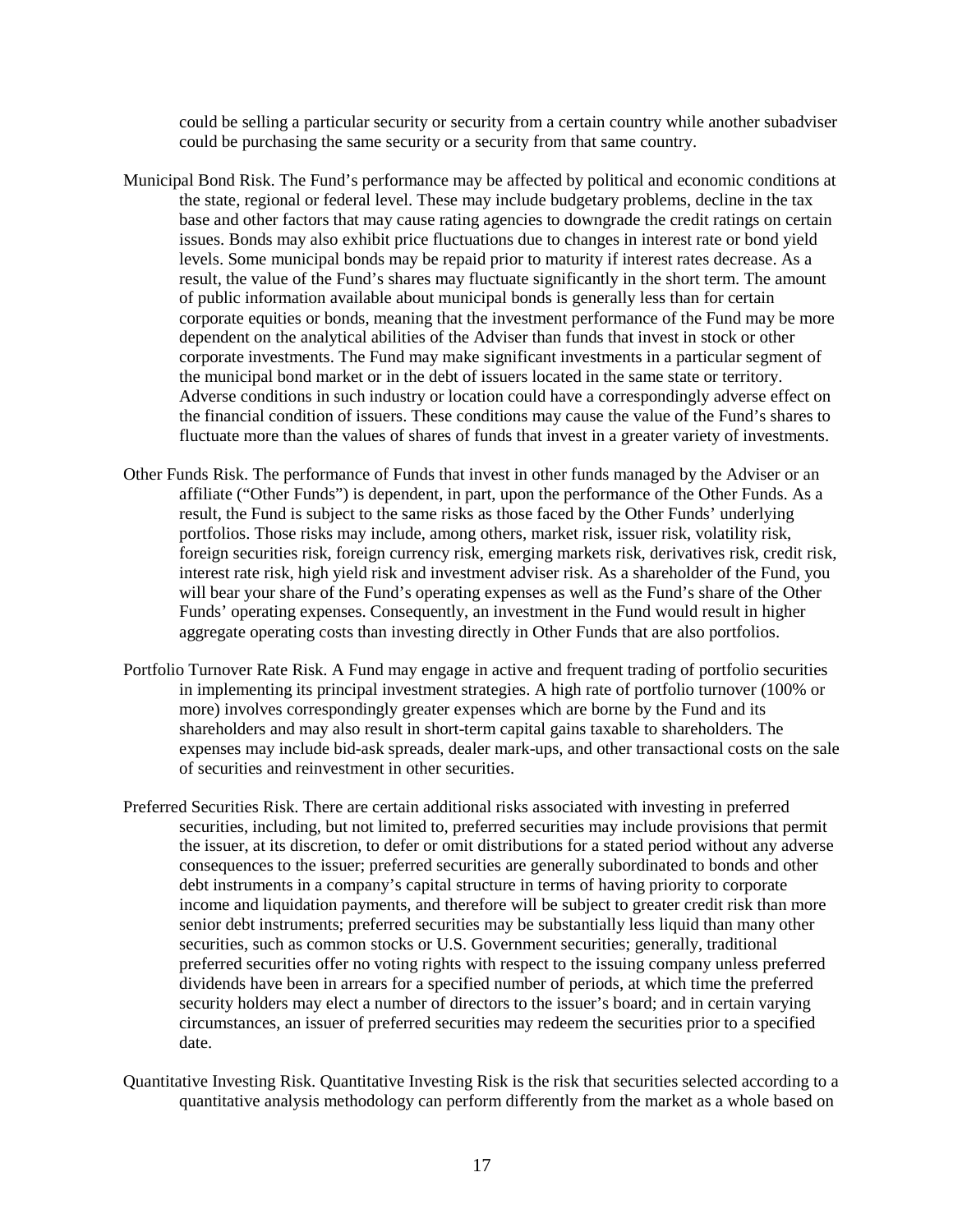the model and the factors used in the analysis, the weight placed on each factor and changes in the factor's historical trends. Such models are based on assumptions of these and other market factors, and the models may not take into account certain factors, or perform as intended, and may result in a decline in the value of the Fund's portfolio. If models or data used in the models would be incorrect or incomplete, any decisions made in reliance thereon expose the Fund to potential risks. If incorrect market data is entered into even a well-founded model, the resulting information will be incorrect and could lead to losses for the Fund.

- Real Estate Investment Trust ("REIT") Risk. REITs generally can be divided into three types: equity REITs, mortgage REITs and hybrid REITs (which combine the characteristics of equity REITs and mortgage REITs). Equity REITs will be affected by changes in the values of, and income from, the properties they own, while mortgage REITs may be affected by the credit quality of the mortgage loans they hold. All REIT types may be affected by changes in interest rates. The effect of rising interest rates is generally more pronounced for high dividend paying stock than for stocks that pay little or no dividends. This may cause the value of real estate securities to decline during periods of rising interest rates, which would reduce the overall return of the Fund. REITs are subject to additional risks, including the fact that they are dependent on specialized management skills that may affect the REITs' abilities to generate cash flows for operating purposes and for making investor distributions. REITs may have limited diversification and are subject to the risks associated with obtaining financing for real property. As with any investment, there is a risk that REIT securities and other real estate industry investments may be overvalued at the time of purchase. In addition, a REIT can pass its income through to its investors without any tax at the entity level if it complies with various requirements under the Internal Revenue Code. There is the risk, however, that a REIT held by the Fund will fail to qualify for this tax-free pass-through treatment of its income. In addition, due to recent changes in the tax laws, certain tax benefits of REITs may not be passed through to mutual fund shareholders. By investing in REITs indirectly through the Fund, in addition to bearing a proportionate share of the expenses of the Fund, you will also indirectly bear similar expenses of the REITs in which the Fund invests.
- Redemption Risk. A Fund may need to sell portfolio securities to meet redemption requests. The Fund could experience a loss when selling portfolio securities to meet redemption requests if there is (i) significant redemption activity by shareholders, including, for example, when a single investor or few large investors make a significant redemption of Fund shares, (ii) a disruption in the normal operation of the markets in which the Fund buys and sells portfolio securities or (iii) an inability of the Fund to sell portfolio securities because such securities are illiquid. In such events, the Fund could be forced to sell portfolio securities at unfavorable prices in an effort to generate sufficient cash to pay redeeming shareholders. The Fund may suspend redemptions or the payment of redemption proceeds when permitted by applicable regulations.
- Small Cap Risk. Smaller, less seasoned companies often have greater price volatility, lower trading volume, and less liquidity than larger, more established companies. A Fund may have difficulty selling holdings of these companies at a desired time and price. Smaller companies tend to have small revenues, narrower product lines, less management depth and experience, small shares of their product or service markets, fewer financial resources, and less competitive strength than larger companies. Such companies seldom pay significant dividends that could soften the impact of a falling market on returns. It may be a substantial period of time before a Fund could realize a gain, if any, on an investment in a small cap company.
- Sovereign Debt Risk. Sovereign debt securities are issued or guaranteed by foreign governmental entities. These investments are subject to the risk that a governmental entity may delay or refuse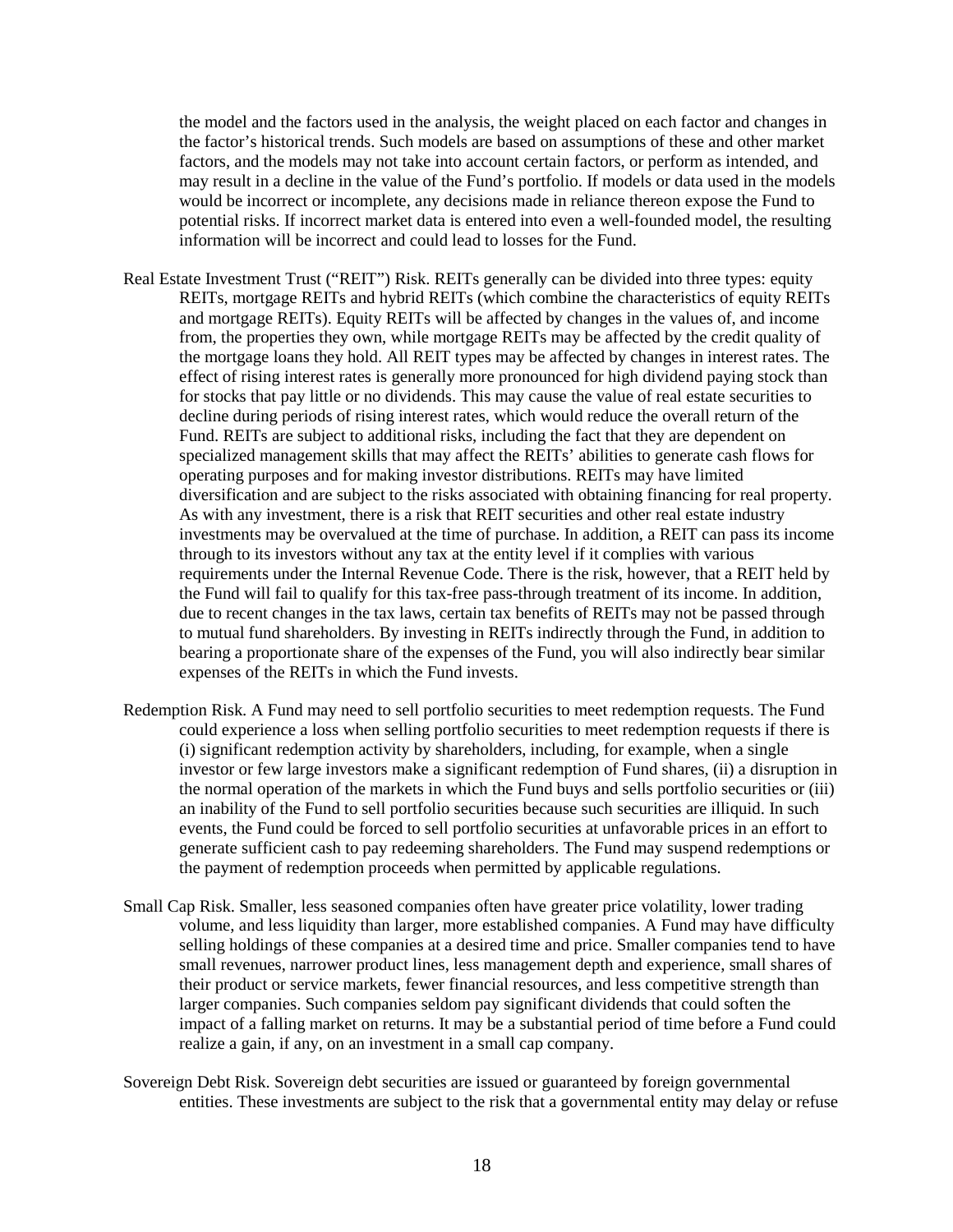to pay interest or repay principal on its sovereign debt, due, for example, to cash flow problems, insufficient foreign currency reserves, political considerations, the relative size of the governmental entity's debt position in relation to the economy or the failure to put in place economic reforms required by the International Monetary Fund or other multilateral agencies. If a governmental entity defaults, it may ask for more time in which to pay or for further loans. There is no legal process for collecting sovereign debts that a government does not pay nor are there bankruptcy proceedings through which all or part of the sovereign debt that a governmental entity has not repaid may be collected.

- Tax Risk. Changes in federal income tax laws or rates may affect both the net asset value of the Fund and the taxable equivalent interest generated from securities in the Fund. Since the Fund may invest in municipal securities subject to the federal alternative minimum tax without limitation, the Fund may not be suitable for investors who already are or could be subject to the federal alternative minimum tax.
- Technology-Oriented Companies Risk. Common stocks of companies that rely extensively on technology, science or communications in their product development or operations may be more volatile than the overall stock market and may or may not move in tandem with the overall stock market. Technology, science and communications are rapidly changing fields, and stocks of these companies, especially of smaller and unseasoned companies, may be subject to more abrupt or erratic market movements than the stock market in general. These are significant competitive pressures among technology-oriented companies and the products or operations of such companies may become obsolete quickly. In addition, these companies may have limited product lines, markets or financial resources and the management of such companies may be more dependent upon one or a few key people.
- Value Investing Risk. Value style investing includes the risk that stocks of undervalued companies may not rise as quickly as anticipated if the market doesn't recognize their intrinsic value or if value stocks are out of favor. Value style investing may be out of favor with investors from time to time and value stocks may underperform the securities of other companies or the stock market in general.

# <span id="page-18-0"></span>**Item 9 - Disciplinary Information**

There is no legal or disciplinary event that is material to TAM's advisory business or its management.

#### <span id="page-18-1"></span>**Item 10 - Other Financial Industry Activities and Affiliations**

TAM is affiliated with several other entities that are in the financial services industry. In addition, certain of the executive officers and managers of TAM are executive officers and/or directors/managers of these affiliated entities. TAM is a wholly owned subsidiary of Thrivent Financial Holdings, Inc., which in turn is a wholly owned subsidiary of Thrivent Financial. The entities described below, other than Thrivent Financial, are also subsidiaries of Thrivent Financial Holdings, Inc.

*Broker-Dealers*: TAM is affiliated with Thrivent Distributors, a registered broker-dealer serving as the principal underwriter and distributor for the Thrivent Mutual Funds, Thrivent Church Loan and Income Fund, and Thrivent Series Fund, Inc. and the named principal underwriter and distributor for Thrivent Core Funds and Thrivent Cash Management Trust. Thrivent Distributors is an indirect, wholly-owned subsidiary of Thrivent Financial. Thrivent Distributors does not execute any portfolio brokerage for anyone (including its affiliated mutual funds).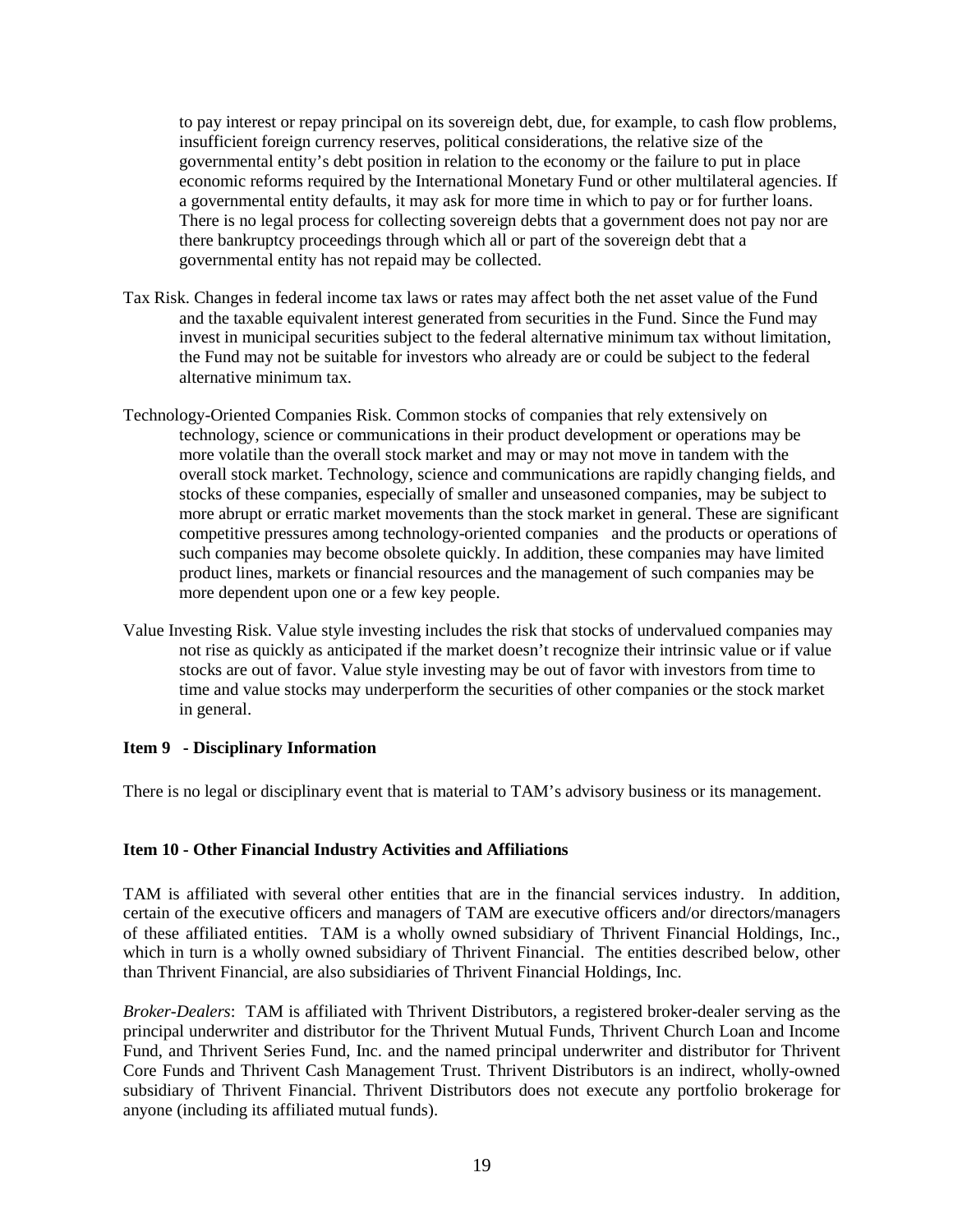TAM is affiliated with Thrivent Investment Management, Inc. ("TIMI"), a dually registered broker-dealer and investment adviser; TIMI has been granted the right to sell shares of the Thrivent Mutual Funds and also serves as the principal underwriter and distributor for Thrivent Financial's variable products. TIMI does not execute any portfolio brokerage for any of its affiliated mutual funds. Certain sales personnel that promote the Funds and TAM's model portfolios are dually registered with Thrivent Distributors and TIMI.

*Investment Advisers*:TIMI, a dually registered broker-dealer and investment adviser, provides securities and investment advisory services to retail clients, including financial planning services and managed account programs. The services and programs are offered through licensed registered representatives. Transactions in TIMI's managed account programs are done through TIMI's clearing broker.

Thrivent Financial is a registered investment adviser. Thrivent Financial has business and financial arrangements with each of TAM and TIMI and the Thrivent-sponsored investment companies. These arrangements relate to (1) financial and operational issues concerning these affiliated entities and (2) the allocation and payment of expenses, and the transfer and accounting of funds, among these affiliated entities.

*Investment Companies*:Thrivent Financial serves as investment adviser to Thrivent Series Fund, Inc., which is an investment company that offers its shares to variable products of insurance companies, including to Thrivent Financial. Thrivent Financial also serves as investment adviser to Thrivent Cash Management Trust, which is an investment company in which the Thrivent-sponsored mutual funds invest their cash collateral from securities lending. Thrivent Financial is also responsible for providing administrative and accounting services to Thrivent Series Fund, Inc. ("Thrivent Series Fund") and Thrivent Cash Management Trust.

*Trust Company*: Thrivent Trust Company is chartered as a limited purpose federal savings bank and offers trust services. TAM has an agreement with Thrivent Trust Company pursuant to which TAM provides model portfolios to it.

*Insurance Companies*: Thrivent Financial, a not-for-profit nonstock membership organization, is licensed to conduct business as a fraternal benefit society in all states and the District of Columbia and offers insurance and annuity products.

Thrivent Life Insurance Company, a wholly owned indirect subsidiary of Thrivent Financial, is an insurance company licensed to sell insurance products in most states and the District of Columbia. Thrivent Life Insurance Company does not sell new business, but it maintains and services existing contracts.

Thrivent Insurance Agency Inc., also a wholly owned indirect subsidiary of Thrivent Financial, is a life and health insurance agency engaged in the distribution of non-proprietary life and health insurance products.

*Sponsor or Syndicator of Limited Partnership*: Certain entities affiliated with Thrivent Financial serve as general partner to limited partnerships.

*Other*: Certain Supervised Persons of Thrivent Financial (as defined under the Advisers Act) assist in managing the portfolios of a foundation and the pension plan sponsored by Thrivent Financial.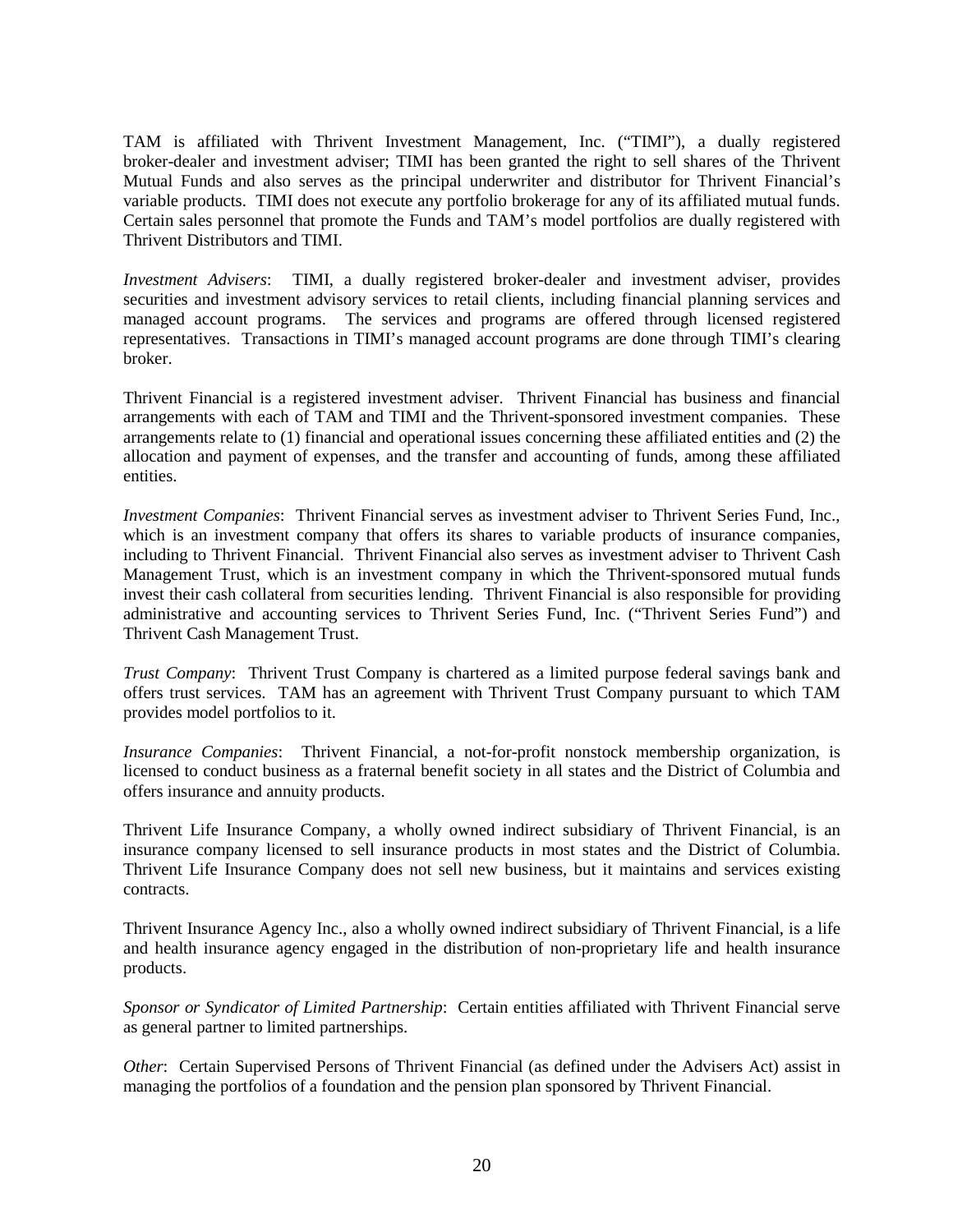Neither TAM nor its affiliates provide tax, legal, or accounting advice. Consult with your tax professional, legal advisor, or accountant, as applicable, for tax planning, tax preparation services, legal issues, or accounting questions.

#### <span id="page-20-0"></span>**Item 11 - Code of Ethics, Participation or Interest in Client Transactions and Personal Trading**

TAM and Thrivent Financial manage certain mutual funds with the same portfolio managers utilizing similar strategies (e.g., Thrivent Large Cap Stock Fund and Thrivent Large Cap Stock Portfolio) and their investment advisory personnel largely overlap. As a result, their compliance programs largely overlap. TAM and Thrivent Financial (together, the "Advisers") may serve as the investment manager to other client accounts, such as the series of Thrivent Mutual Funds and Thrivent Series Fund. The Advisers may give advice and take action with respect to any funds or accounts they manage, or for their own account, that may differ from action taken by them on behalf of other funds or accounts. The Advisers are not obligated to recommend, buy or sell, or to refrain from recommending, buying or selling, any security that they or their Access Persons (as defined under the federal securities laws) may buy or sell for their own accounts or for the accounts of their clients. The Advisers or their Access Persons are not obligated to refrain from investing in securities held by funds or accounts that the Advisers manage except to the extent that such investments violate the code of ethics adopted by the Advisers and the mutual funds that they manage or other firm-wide policy (*e.g.*, insider trading policy).

From time to time, employees and principals of the Advisers or any other related persons may have interests in securities owned by or recommended to TAM's advisory clients (or securities related to those securities). As these situations may represent a potential conflict of interest (possibly encouraging advisory personnel to put their economic interests ahead of the Advisers' clients), the Advisers have adopted procedures relating to personal securities transactions and insider trading, which are designed to mitigate these potential conflicts.

The Advisers have adopted a code of ethics in accordance with the federal securities laws (the "Code") to govern personal transactions by Access Persons and to help ensure that the interests of Access Persons do not conflict with the interests of the Advisers' clients. The Code restricts the purchase and sale of certain reportable securities by portfolio managers within seven days before or after execution of a transaction in any such security for the accounts (or "sleeves" of accounts) of clients they manage. In addition, Access Persons may not engage in a personal transaction in any nonexempt reportable security for which any order for a client is pending until such order is executed or withdrawn. All Access Persons must also request pre-clearance through the Personal Trading Assistant, an electronic reporting system maintained by TAM's compliance department ("Compliance"), in order to make personal securities transactions in certain reportable securities, such as shares offered in an initial public offering. Further, all Access Persons must certify to quarterly reports of their personal transactions within 30 days of the end of each calendar quarter (or, in the alternative, the Access Person could have his/her approved broker provide confirmations or periodic statements to Compliance). A copy of TAM's Code is available to any client or prospective client upon request by calling (612) 844-8593. In addition, TAM has a Code of Conduct that requires all Access Persons and all Supervised Persons of TAM to comply with ethical restraints relating to, among other things, giving gifts to, and receiving gifts from, service providers.

In connection with the Code, the Advisers have also adopted an insider trading policy. The Advisers and their related persons may, from time to time, come into possession of material nonpublic and other confidential information which, if disclosed, might affect an investor's decision to buy, sell or hold a security. The Advisers and their related persons are prohibited from improperly disclosing or using such information for their own personal benefit or for the benefit of any other person, regardless of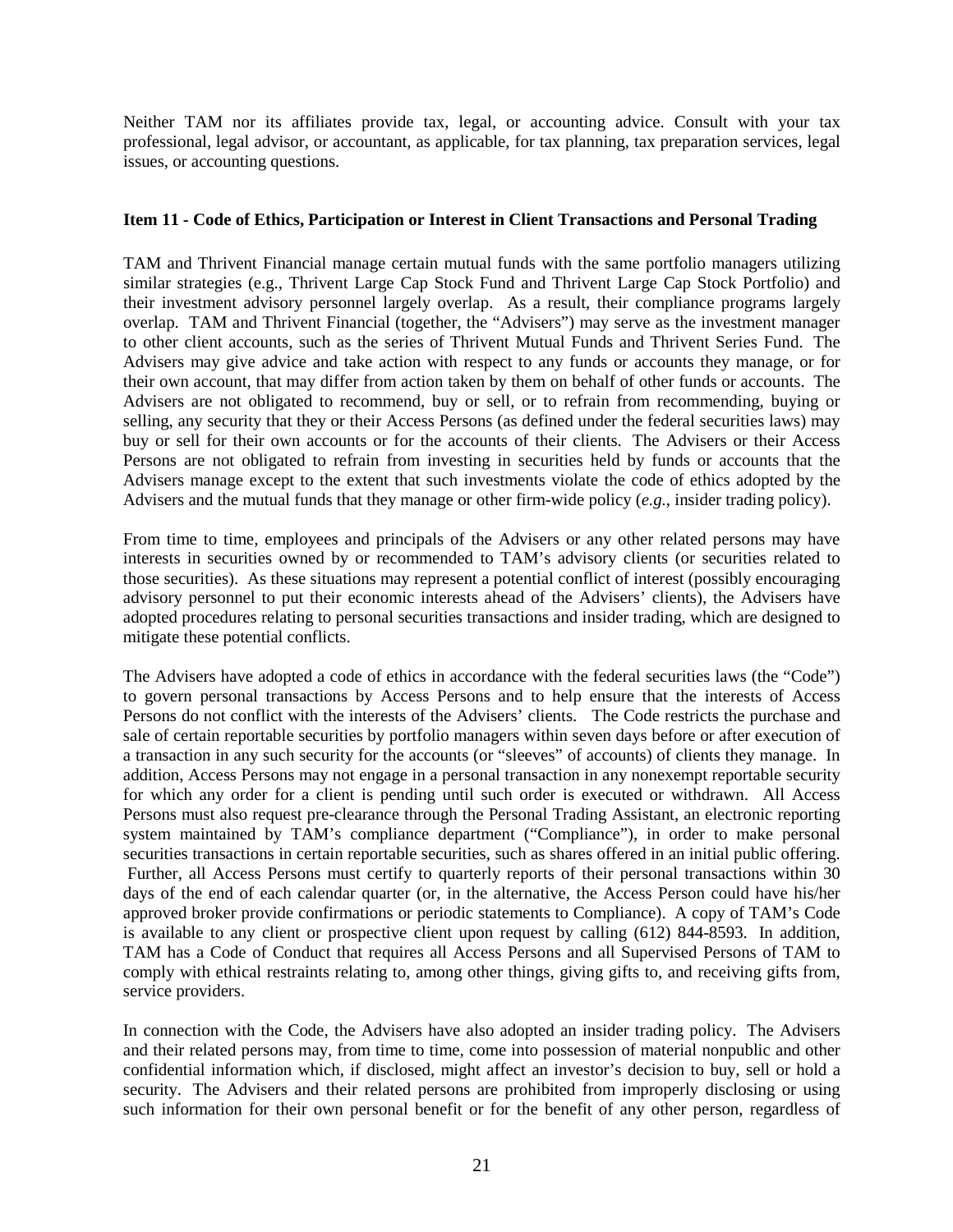whether such other person is a client of the Advisers. Accordingly, should such persons come into possession of material nonpublic or other confidential information with respect to any company, they are prohibited from communicating such information to, or using such information for their own benefit or the benefit of, their respective clients.

Any officer, director, elected manager or employee of the Advisers subject to the Code who fails to observe the Code and insider trading policy risks being subject to grave sanctions, including dismissal and personal liability.

In addition to the conflicts presented by the personal trading of advisory personnel, TAM's affiliation with other entities that offer Thrivent products to the public presents potential conflicts of interest.

# <span id="page-21-0"></span>**Item 12 - Brokerage Practices**

Depending upon the terms of the agreement entered into with each client, TAM generally has discretionary authority to make the following determinations without client consultation or consent prior to effecting each transaction:

- which securities are to be bought or sold;
- the total amount of the securities to be bought or sold;
- the broker-dealer through which securities are to be bought or sold; and
- the commission rates at which securities transactions for client accounts are effected.

With respect to each discretionary account, however, TAM's authority is subject to certain limits, including applicable investment objectives, policies and restrictions. These limitations may be based on a variety of factors, such as regulatory constraints, as well as policies imposed by a client or its governing body. For each advisory client, TAM follows the guidelines specified in the client's advisory contract.

#### Selection Criteria for Brokers-Dealers

In arranging for the purchase and sale of clients' portfolio securities, TAM takes into consideration any legal restrictions, such as those imposed under the securities laws, and any client-imposed restrictions. Within these constraints, TAM employs or deals with members of the securities exchanges and other brokers and dealers that, in TAM's judgment, implement TAM's policy of seeking best execution of portfolio transactions.

TAM's overriding objective in selecting brokers and dealers and in effecting portfolio transactions is to seek to obtain the best combination of price and execution with respect to its clients' portfolio transactions. The best net price, giving effect to brokerage commissions or spreads, if any, and other transaction costs, is normally an important factor in this decision, but a number of other judgmental factors may be considered when relevant.

The factors include, but are not limited to: the execution capabilities required by the transactions; the importance to the account of speed, efficiency and confidentiality; the broker or dealer's apparent familiarity with sources from or to whom particular securities might be purchased or sold; the ability and willingness of the broker or dealer to facilitate the accounts' portfolio transactions by participating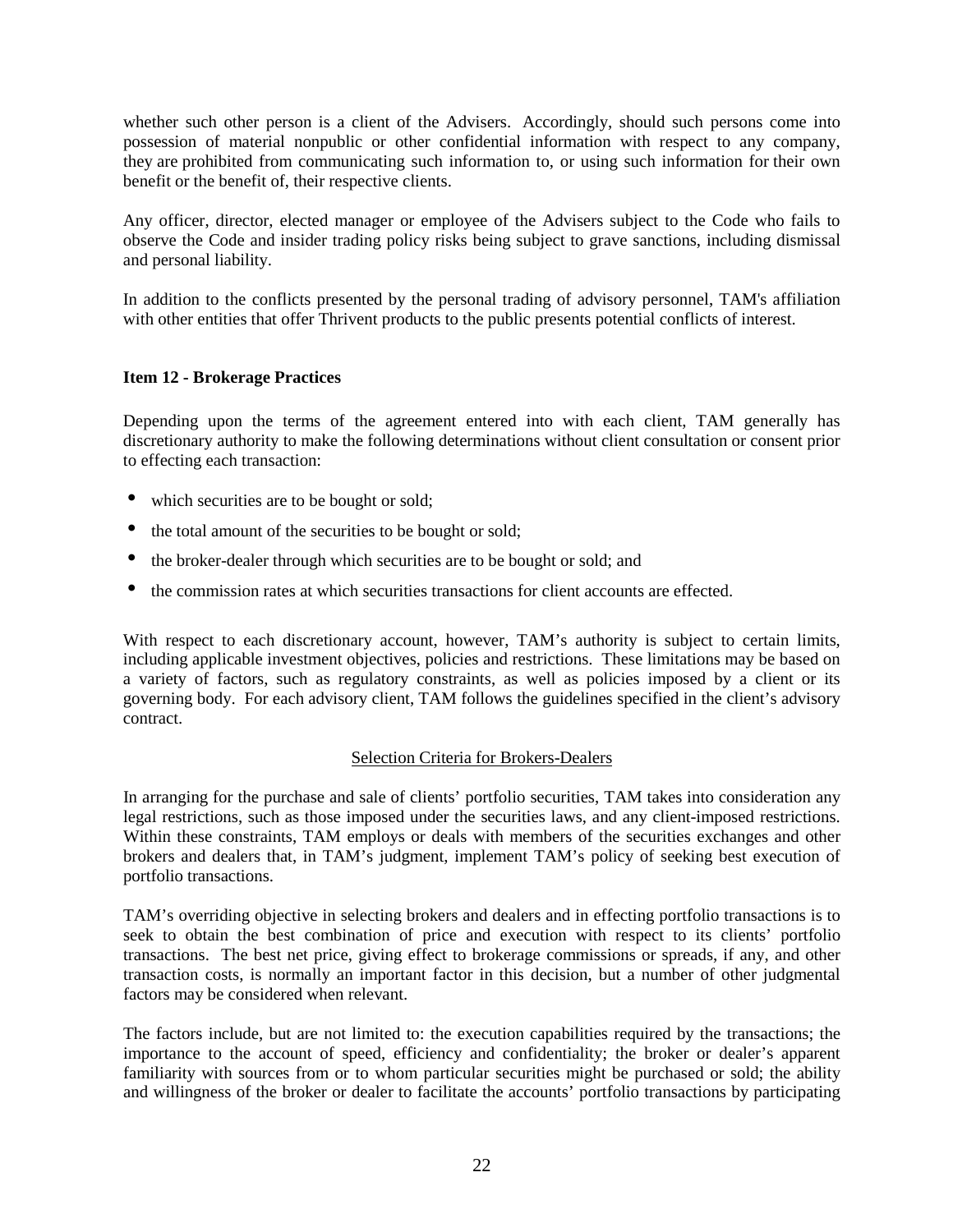for its own account or committing capital to the transaction; TAM's knowledge of negotiated commission rates currently available; the nature of the security being traded; the size and type of the transaction; the nature and character of the markets for the security to be purchased or sold; the desired timing of the trade; the activity existing and expected in the market for the particular security; the execution, clearance and settlement capabilities of the broker or dealer both with respect to the specific transaction and the overall service to TAM as well as the reputation and perceived soundness of the broker-dealer selected and others which are considered; the financial stability of the broker or dealer; TAM's knowledge of actual or apparent operational problems of any broker-dealer; the broker-dealer's execution services rendered on a continuing basis and in other transactions; the reasonableness of commissions; the brokerage and research services provided by the broker or dealer; as well as other matters relevant to the selection of a broker or dealer for portfolio transactions for any account. TAM does not adhere to any rigid formula in making the selection of the applicable broker or dealer for portfolio transactions but weighs a combination of the preceding factors. TAM's trading desk also considers input from portfolio management and research in directing brokerage. The criteria being used for best execution is reviewed periodically by the Brokerage Practices and Proxy Voting Committee (the "Brokerage Committee").

TAM may use Electronic Communications Networks ("ECN") or Alternative Trading Systems ("ATS") to effect such trades when, in TAM's judgment, the use of an ECN or ATS may result in equal or more favorable overall executions for the transactions.

TAM endeavors to be aware of current charges of eligible broker-dealers and to minimize the expenses incurred for effecting portfolio transactions to the extent consistent with the interests and policies of their advisory accounts. However, TAM will not select broker-dealers solely on the basis of "posted" commission rates nor always seek in advance competitive bidding for the most favorable commission rate applicable to any particular portfolio transaction. Although TAM generally seeks competitive commission rates, it will not necessarily pay the lowest commission. Transactions may involve specialized services on the part of the broker-dealer involved resulting in higher commissions than would be the case with transactions requiring more routine services.

The reasonableness of commissions is based on the broker's ability to provide professional services, competitive commission rates, research, and other services, which will help TAM in providing investment management services to its advisory clients. TAM may, therefore, use a broker that provides useful research and securities transaction services even though a lower commission may be charged by another broker.

TAM generally purchases fixed income securities from the issuer or a broker-dealer acting as principal for the securities on a net basis, with no stated brokerage commission paid by the client. However, for fixed income securities purchased in the secondary market, the price typically reflects undisclosed compensation to the broker-dealer; transactions through broker-dealers reflect the spread between the bid and asked prices. In addition, fixed income securities purchased through an underwriter typically include underwriting fees.

# Research and Other Soft Dollar Benefits

Consistent with the duty to seek best execution, brokerage commissions on client accounts' portfolio transactions may be directed to broker-dealers in recognition of research furnished by them, as well as for services rendered in the execution of orders by such broker-dealers. The commissions used to acquire research in these arrangements are known as "soft dollars." Under an SEC interpretation, the term "commission" includes a markup, markdown, commission equivalent or other fee paid by an account to a dealer for executing a transaction where the fee and transaction price are fully and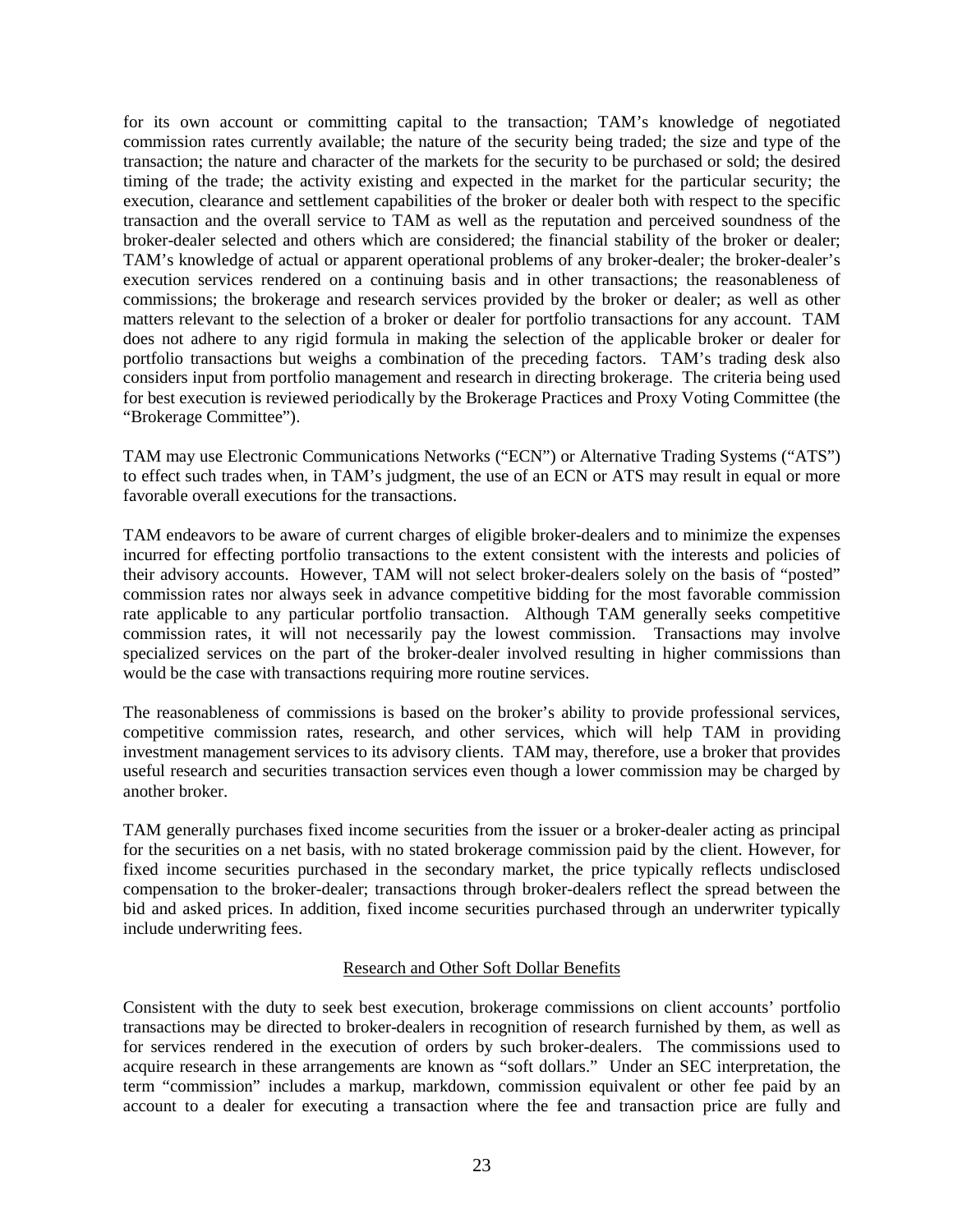separately disclosed on the confirmation and the transaction is reported under conditions that provide independent and objective verification of the transaction price by a self-regulatory organization. As a result, fees charged in relation to certain NASDAQ-reported riskless principal transactions are eligible for use in soft dollar arrangements in addition to traditional agency commissions charged on equity securities transactions.

Broker-dealers typically provide a bundle of services that include research and execution. The research provided can be either proprietary (created and provided by the broker-dealer, including tangible research products as well as access to analysts and traders) or third-party (created by a third party but provided by broker-dealer). A statutory "safe harbor" – Section 28(e) of the Securities Exchange Act of 1934 – allows an investment adviser to use soft dollars to acquire either type of research, and TAM does receive both types of research with soft dollars. TAM also, in the past, has received brokerage services in exchange for soft dollars.

The receipt of research and other products and services in exchange for soft dollars benefits TAM by allowing it, at no cost to itself, to supplement its own research and analysis activities, to receive the views and information of individuals and research staffs of other securities firms, and to gain access to persons having special expertise on certain companies, industries, areas of the economy and market factors. To the extent the receipt of such soft dollar services supplants services TAM would have acquired on its own, TAM's expenses are reduced. TAM therefore may have an incentive to select or recommend a broker-dealer based on its interest in receiving the research or other products or services, rather than on the advisory clients' interest in receiving most favorable execution. TAM, however, has a fiduciary duty to its advisory clients, which it takes seriously, and other controls, described below, which limit this incentive's effect.

Where more than one broker-dealer is believed to be capable of providing the best combination of price and execution with respect to a particular portfolio transaction, TAM often selects a broker-dealer that furnishes research products or services, including, but not limited to, reports on the economy, industries, sectors and individual companies or issuers; subscriptions to certain financial publications and research compilations; compilations of securities prices, earnings, dividends and similar data; financial and market databases; quotation services; and services of economic and other consultants providing advice with respect to portfolio strategy. TAM only uses client brokerage commissions to acquire research and other products and services that fall within the statutory "safe harbor."

TAM maintains an internal allocation procedure to identify those brokers that have provided research products or services and the amount of research products or services they provided, and endeavors to direct sufficient commissions to them to ensure the continued receipt of research products and services TAM believes are useful. The determination and evaluation of the reasonableness of the commissions paid in connection with portfolio transactions are based primarily on the professional opinions of the person responsible for the placement of such transactions and a member of the Brokerage Committee. The general level of commissions paid is also reviewed at least quarterly by TAM through its Brokerage Committee.

It is not possible to place a dollar value on the special executions or on the research services TAM receives from broker-dealers effecting transactions in portfolio securities. Accordingly, broker-dealers selected by TAM may be paid commissions for effecting portfolio transactions for client accounts in excess of amounts other broker-dealers would have charged for effecting similar transactions if TAM determines in good faith that such amounts are reasonable in relation to the value of the brokerage and/or research services provided by those broker-dealers, viewed either in terms of a particular transaction or TAM's overall duty to its discretionary accounts. In determining whether a service or product qualifies as research or execution, TAM evaluates whether the service or product provides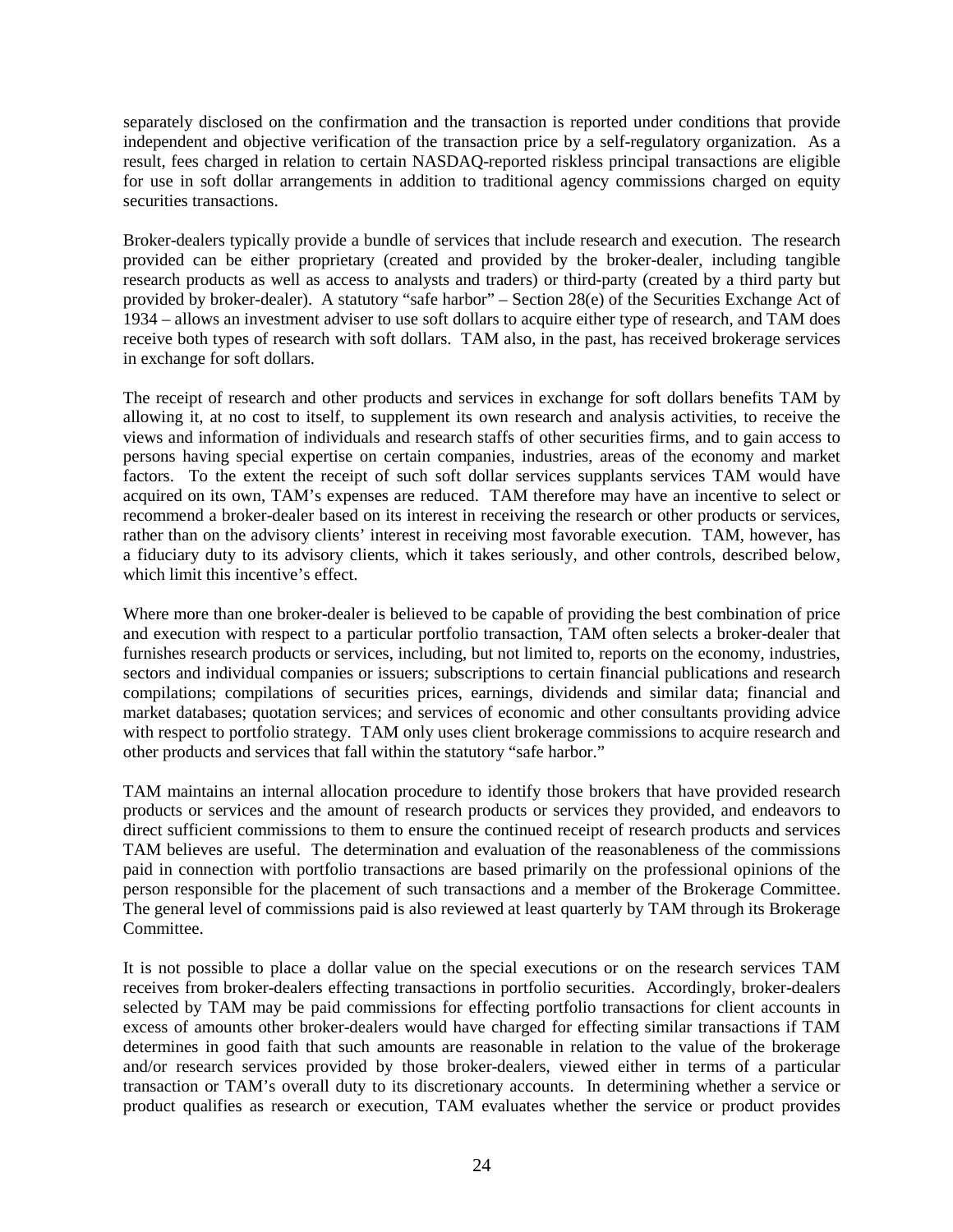lawful and appropriate assistance to TAM in carrying out its investment decision-making responsibilities.

TAM does not usually attempt to allocate the relative costs or benefits of research among client accounts because it believes that, in the aggregate, the research received benefits clients and assists TAM in fulfilling its overall duty to its respective clients. As a general matter, research received in exchange for soft dollars may be shared across all the accounts managed by the advisory entities (*i.e.*, TAM and Thrivent Financial) and their Supervised Persons. However, research obtained with soft dollars may not be utilized for the specific account that generated the soft dollars and not every research service may be used to service every account managed by these advisory entities. Commissions generated by equity portfolios may be utilized to acquire research services that are also used for fixedincome portfolios.

TAM will not enter into any agreement or understanding with any broker-dealer that would obligate it to direct a specific amount of brokerage transactions or commissions in return for research services. However, certain brokers may state in advance the amount of brokerage commissions they require for certain services and the applicable cash equivalent. TAM may use its available soft dollar credits to obtain a particular product and pay cash to make up any difference. In some cases, TAM receives products or services that are used both as investment research and for administrative, marketing or other non-research purposes ("mixed use" items). In such instances, TAM makes a good faith effort to determine the relative proportions of such products or services that may be considered as investment research and may use soft dollars for the research portion and pay cash for the non-research portion. Although the allocation between soft dollars and cash is not always capable of precise calculation, and accordingly represents a conflict of interest for TAM, TAM will make a good faith effort to allocate such items reasonably. Records of any such allocations and payments are prepared.

TAM may obtain third-party research from broker-dealers or non-broker-dealers by entering into a commission sharing arrangement (a "CSA"). Under a CSA, the executing broker-dealer agrees that part of the commissions it earns on certain equity trades will be allocated to one or more research providers as payment for research.

# Client-Directed Brokerage Transactions

Advisory clients are not generally permitted to direct TAM to use specified broker-dealers in performing portfolio transactions. To the extent that a client may direct TAM to use a particular brokerdealer to execute transactions under terms negotiated by the client with a particular broker-dealer, however, such direction may result in higher commissions, greater spreads or less favorable net prices than might be the case if TAM could negotiate commission rates or spreads freely or select brokerdealers based on best execution. In addition, in a directed brokerage account, the client may pay higher brokerage commissions because TAM may not be able to aggregate orders to reduce transaction costs.

# Batch Transaction and Allocation Policy

Occasions may arise when two or more client accounts intend to purchase or sell the same security at approximately the same time on a combined basis. These transactions are referred to as "bunched" or "batched" trades. Due to differences in strategies, it is quite possible that some securities may be held in more than one client account but not traded at the same time.

On those occasions when "bunched" trades are made, those trades will be allocated according to each client account's targeted, unfilled position in a security. Although each account typically receives the full amount of securities ordered, in the event this is not achieved, such transactions will be allocated on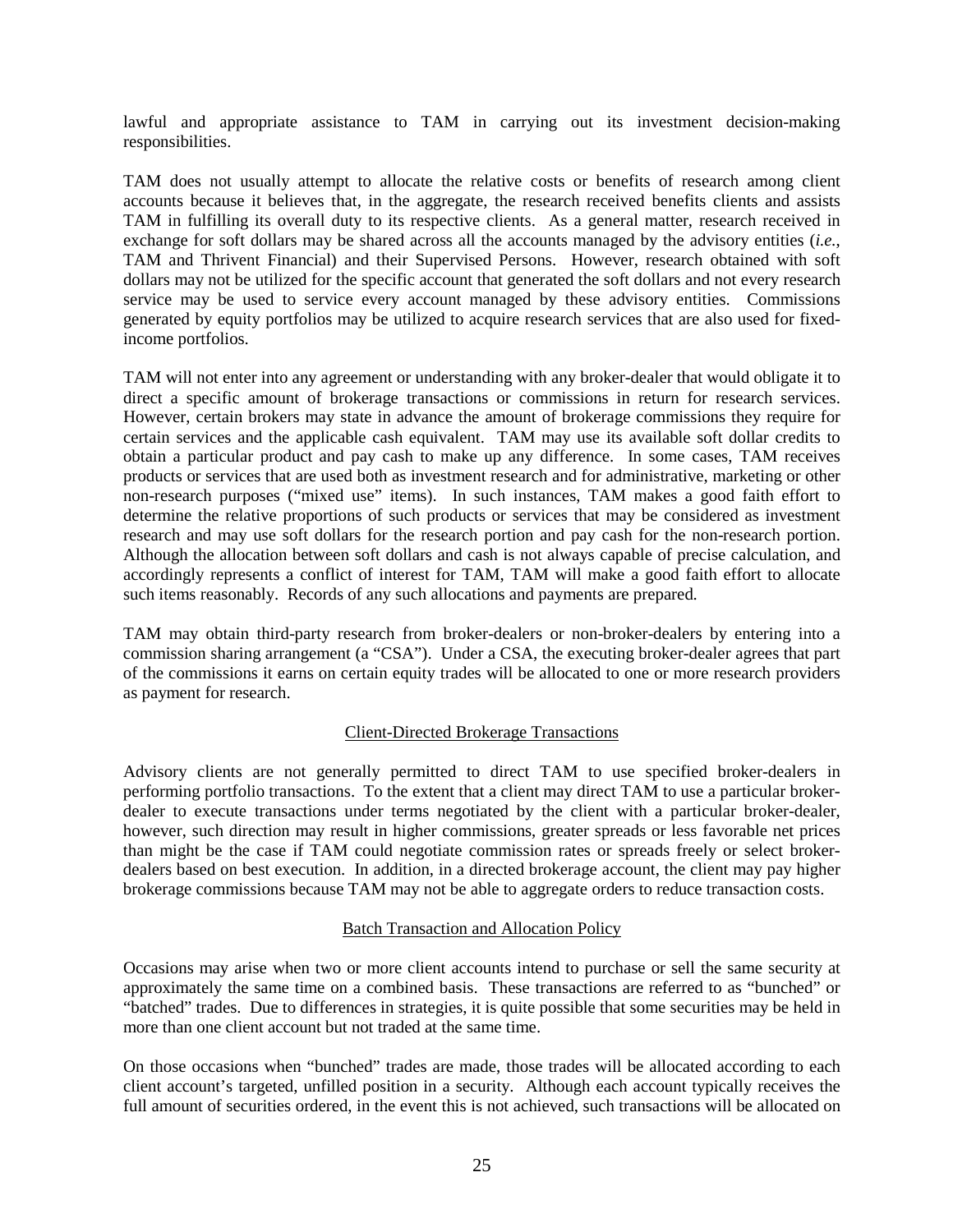a pro rata basis substantially in proportion to the amounts ordered to be purchased or sold by each account. Rounding of the pro rata amounts may take place to avoid holding uneconomic lot sizes.

In allocating purchase and sale transactions made on a combined basis, the traders will seek to achieve the same net unit price of the securities for each account. Where the aggregate order is executed by the same broker in a series of transactions at various prices on a given day, each participating client account receives a proportionate share of such order reflecting the same average net price paid or received with respect to the total order.

TAM is not obligated to provide the same investment advice to each account it manages, including the purchase of, or participation in, initial public offerings ("IPOs"). In general, each portfolio manager is responsible for determining whether any particular IPO is an appropriate investment for the account he/she manages, based on investment objectives, investment restrictions and trading strategies. Accounts whose investment restrictions preclude investing in new, "unseasoned" or small capitalization issuers will not be considered for investments in IPOs. Accounts that are not prohibited from purchasing IPOs may nevertheless not participate in such transactions if to do so would be inconsistent with their trading practices. As a result, certain accounts managed by TAM may have greater opportunities than others to participate in IPOs.

Portfolio managers may purchase IPOs for the Proprietary Accounts. While this is an inherent conflict of interest, TAM and its affiliated investment adviser, Thrivent Financial, take steps to ensure that it does not disadvantage client accounts by allowing Proprietary Accounts to participate only on the same terms and at the same price as client accounts.

In cases where the trading desk can obtain sufficient quantity to fill all current orders, the orders will be allocated according to each client account's targeted, unfilled position in the security.

In cases where the trading desk is unable to obtain sufficient quantity to fill all current orders, certain circumstances may justify exceptions to the pro rata policies outlined above. Such exceptions include:

*De minimis allocations*

Exceptions may be justified based upon large differences in asset sizes. This de minimis exception permits smaller accounts, or accounts with a small initial allocation after pro rata calculations, to receive their entire allocation before larger accounts are given their pro rata amount.

*Uneconomic lot sizes*

Proportionate allocations will be rounded off by the portfolio manager to avoid holding uneconomic quantities, which might result in lower bids when the securities are eventually sold. Tracking uneconomic lot sizes may be accomplished by tracking both an absolute figure of an economic lot size (*e.g.*, 50 share increments) in conjunction with the total asset size of each participating account.

*Cash flow disparities*

Proportionate allocations may also be affected by the differing cash flow situations of each client account at the time of the transaction. Where allocations are affected by cash flow disparities, a written record will be maintained.

*Specialized accounts*

Where there is an insufficient number of securities to satisfy all orders, portfolios with specialized investment policies may take priority over other clients for acquisitions of particular securities that satisfy that account's specialized needs. Tracking specialized account considerations may be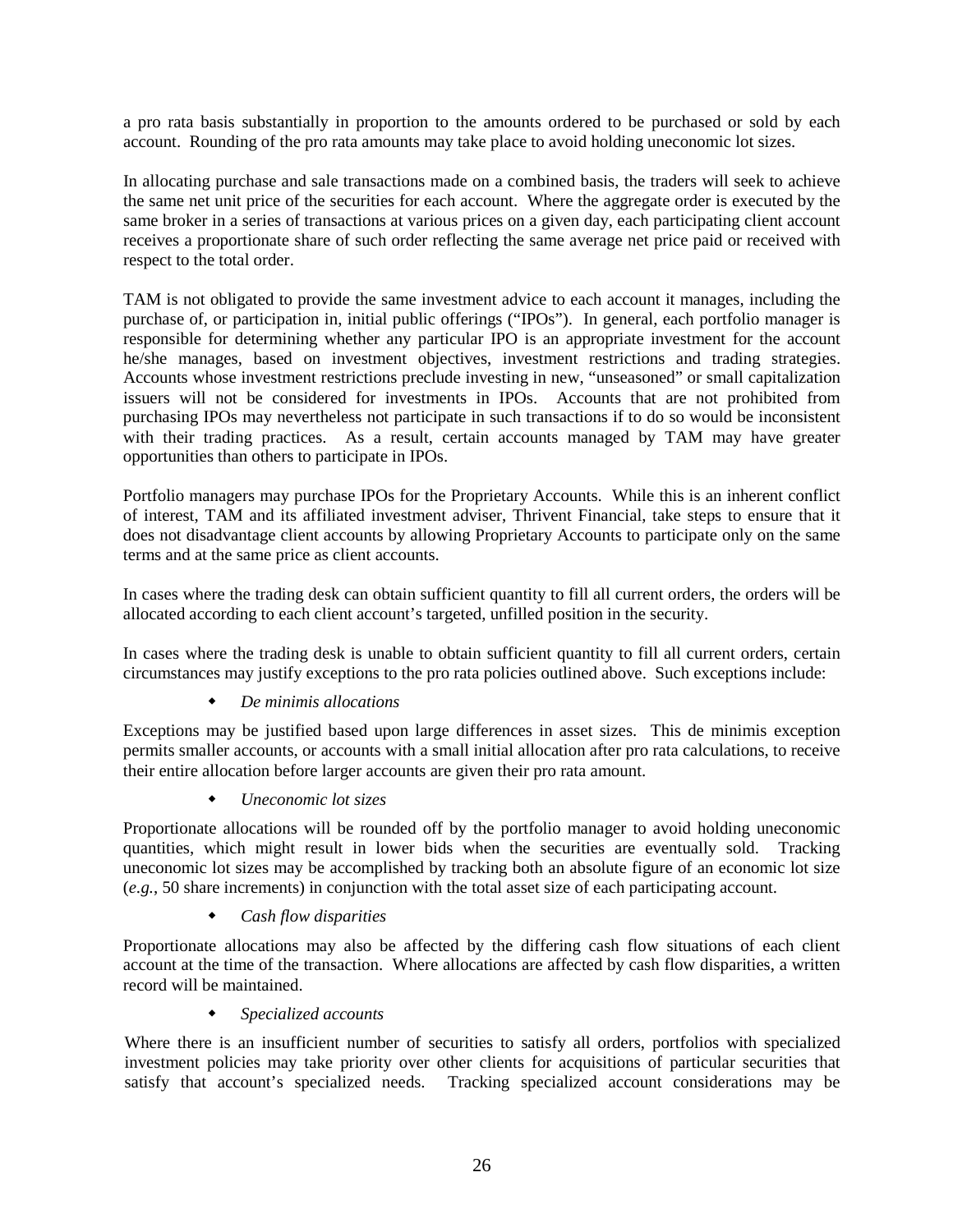accomplished by allocating portions based upon pro rata allocations using the relative asset size of each participating account's benchmark's holdings in securities of the same class as those being requested.

#### *Other Considerations*

Other considerations include the recognition of the efforts of a particular portfolio manager for research with respect to the security involved and recognition of commission volume generated by each participating account. Where allocations are affected by portfolio management efforts, a written record will be maintained.

# <span id="page-26-0"></span>**Item 13 - Review of Account**

The accounts managed by TAM are reviewed by its Portfolio Compliance group and applicable portfolio managers on a daily basis for compliance with investment policies and for risk evaluation. On a periodic basis, TAM's senior investment personnel review each account using various risk metrics.

It is TAM's policy that the utmost care be taken in making and implementing investment decisions on behalf of client accounts. To the extent that an error occurs, it is subject to TAM's Trade Error Policy and Procedures.

For its model portfolios, TAM typically reviews how the allocations have drifted from its target allocations on a regular basis. In addition, TAM reviews the allocations in its quarterly Model Portfolios Committee meeting. TAM also produces internal reports designed to help compare the model portfolios to their benchmarks, as well as reports tracking the underlying holdings. These reports are produced either quarterly, monthly or in line with trade events. TAM does not monitor the accounts of clients of managed account providers who utilize TAM's model portfolios; the model account provider is responsible for monitoring the accounts and implementing any changes to the accounts in connection with changes to TAM's model portfolios.

The Funds provide periodic written reports to their shareholders as required by law. TAM provides periodic written reports to the clients to whom it provides model portfolios, who in turn are responsible for providing reporting to their clients.

# <span id="page-26-1"></span>**Item 14 - Client Referrals and Other Compensation**

Other than the soft dollar arrangements that are described in Item 12 above, no non-advisory client provides TAM with an economic benefit for providing investment advice or other advisory services.

Sales personnel of Thrivent Distributors are paid variable compensation based on sales of TAM's model portfolios and the Funds. TAM does not pay compensation to any referring advisor or broker dealer related to TAM's model portfolios. However, a managed account platform manager may charge a platform fee for making TAM's model portfolios available within its network.

#### <span id="page-26-2"></span>**Item 15 - Custody**

Clients typically select custodians and negotiate and enter into custody agreements with custodians without TAM's involvement. TAM generally does not seek to hold client assets or have broad authority to withdraw client assets upon instruction to custodians, and TAM disclaims authority attributed to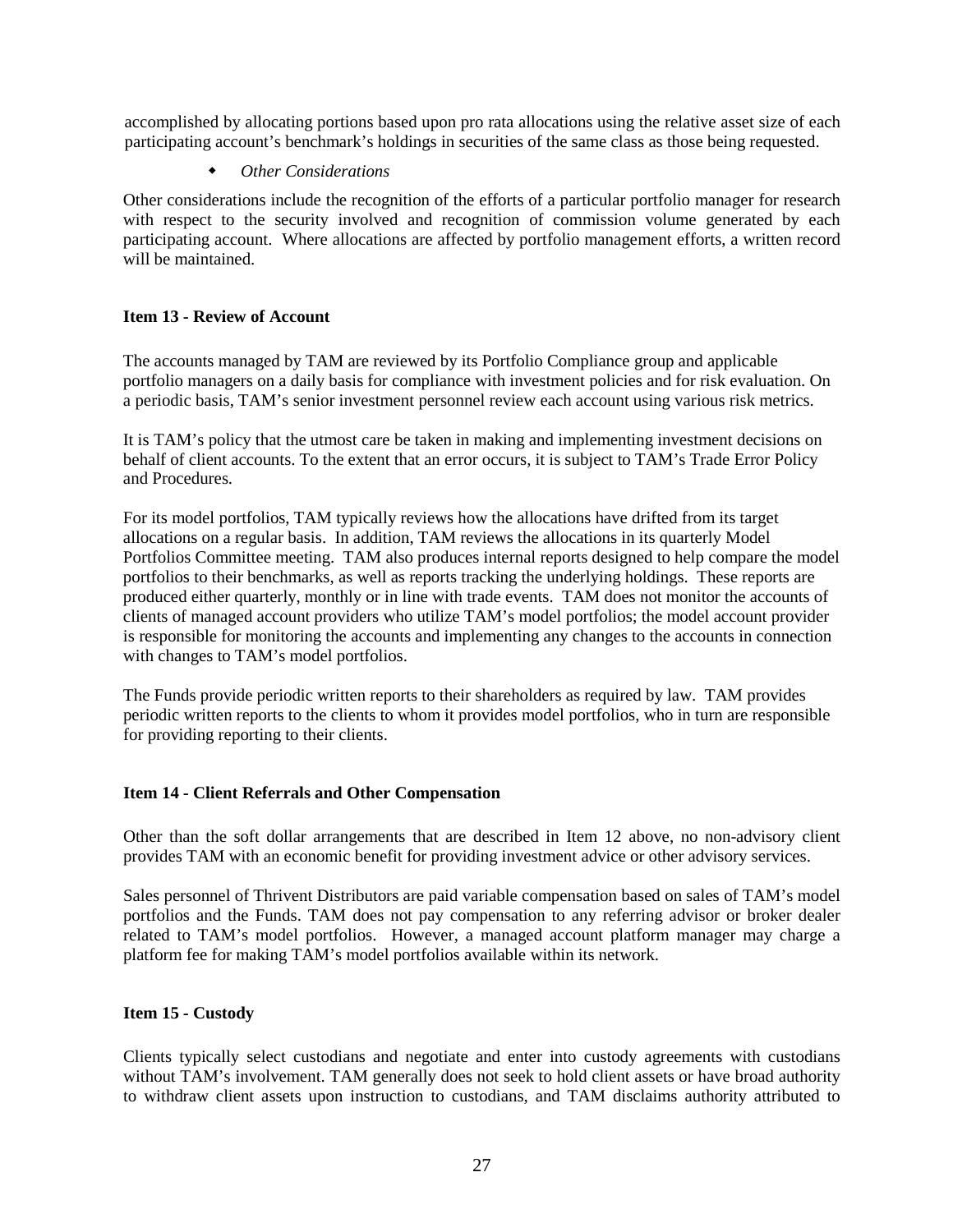TAM in custody agreements between clients and custodians to withdraw client assets upon instruction to the custodian. TAM's authority as it relates to custody is generally limited in the ordinary course to customary trading and settlement of securities and investment transactions in the client's account (typically on a "delivery vs payment" basis for securities transactions).

# <span id="page-27-0"></span>**Item 16 - Investment Discretion**

When TAM provides model portfolios to its clients, it does so on a non-discretionary basis and such clients have discretionary authority regarding implementation of such models. TAM has discretionary authority to manage investments on behalf of the Funds pursuant to Investment Management Agreements.

# <span id="page-27-1"></span>**Item 17 - Voting Client Securities**

TAM votes proxies for securities held by the Funds according to the policy described below. TAM does not vote proxies for the holdings in the model portfolios. Rather, the program sponsor is responsible for determining how proxies for holdings in their clients' accounts are voted.

# • RESPONSIBILITY TO VOTE PROXIES

Overview. TAM recognizes and adheres to the principle that one of the privileges of owning stock in a company is the right to vote in the election of the company's directors and on matters affecting certain important aspects of the company's structure and operations that are submitted to shareholder vote. As an investment adviser with a fiduciary responsibility to its clients, TAM analyzes the proxy statements of issuers whose stock is owned by institutional accounts that have requested that TAM be involved in the proxy process.

TAM has adopted Proxy Voting Policies and Procedures ("Policies and Procedures") for the purpose of establishing formal policies and procedures for performing and documenting its fiduciary duty with regard to the voting of client proxies.

Fiduciary Considerations. It is the policy of TAM that decisions with respect to proxy issues will be made in light of the anticipated impact of the issue on the desirability of investing in the portfolio company from the viewpoint of the particular TAM client. Proxies are voted solely in the interests of the client. TAM votes proxies, where possible to do so, in a manner consistent with its fiduciary obligations and responsibilities. Logistics involved may make it impossible at times, and at other times disadvantageous, to vote proxies in every instance.

Consideration Given Management Recommendations. One of the primary factors TAM considers when determining the desirability of investing in a particular company is the quality and depth of its management. The Policies and Procedures were developed with the recognition that a company's management is entrusted with the day-to-day operations of the company, as well as its long-term direction and strategic planning, subject to the oversight of the company's board. Accordingly, TAM believes that the recommendation of management on most issues should be given weight in determining how proxy issues should be voted. However, the position of the company's management will not be supported in any situation where it is found to be not in the best interests of the client, and TAM reserves the right to vote contrary to management when it believes a particular proxy proposal may adversely affect the investment merits of owning stock in a portfolio company.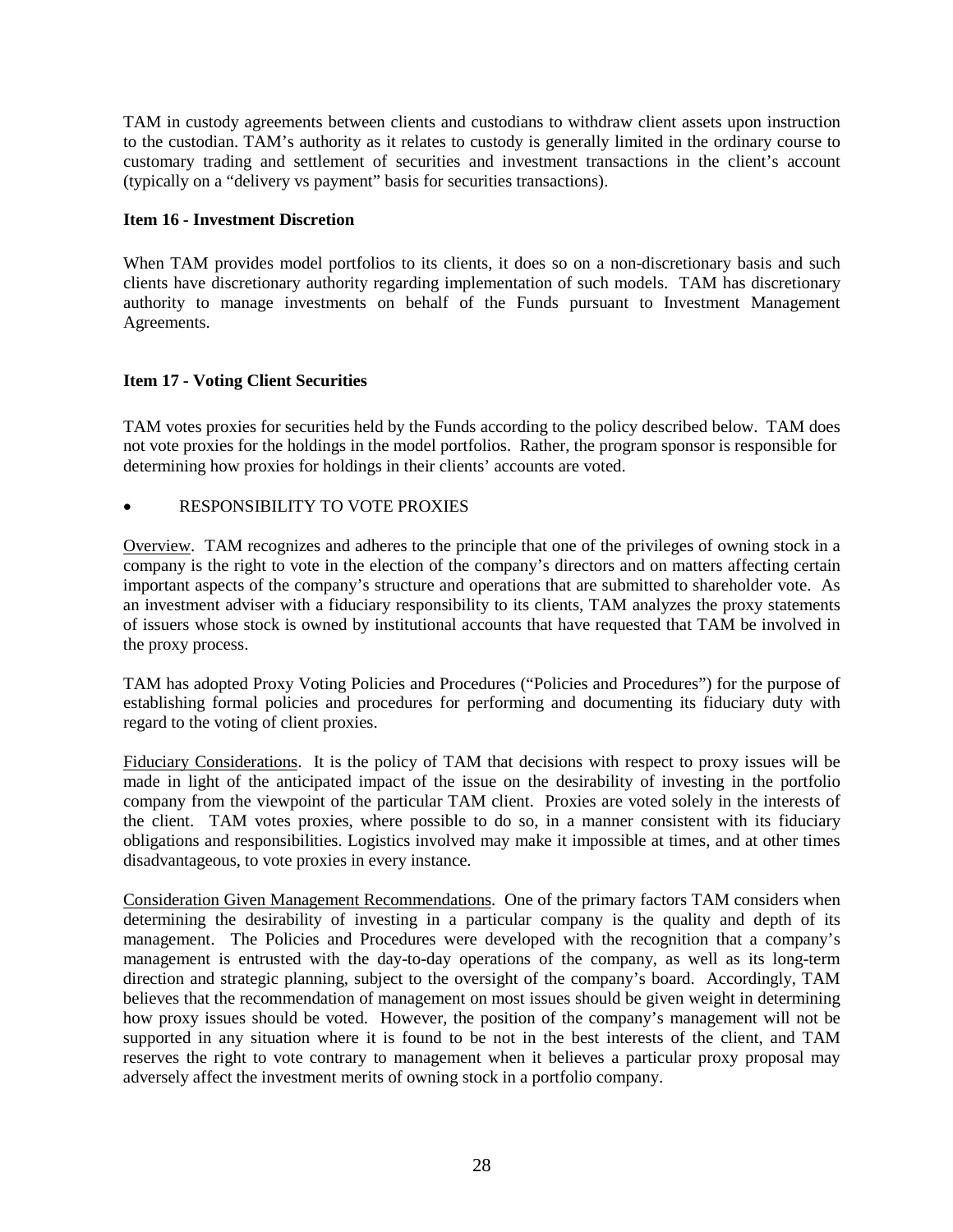# • ADMINISTRATION OF POLICIES AND PROCEDURES

TAM's Brokerage Practices and Proxy Voting Committee (the "Committee") is responsible for establishing positions with respect to corporate governance and other proxy issues, including those involving social responsibility issues. Annually, the Committee reviews the Policies and Procedures, including in relation to recommended changes reflected in the benchmark policy and voting guidelines of Institutional Shareholder Services Inc. ("ISS"). As discussed below, portfolio management of TAM may, with the approval of the Committee, vote proxies other than in accordance with the Policies and Procedures.

#### • HOW PROXIES ARE REVIEWED, PROCESSED AND VOTED

In order to facilitate the proxy voting process, TAM has retained ISS, as an expert in the proxy voting and corporate governance areas. ISS specializes in providing a variety of fiduciary-level proxy advisory and voting services. These services include in-depth research, analysis, and voting recommendations as well as vote execution, reporting, auditing and consulting assistance for the handling of proxy voting responsibilities. ISS analyzes each proxy vote of TAM's clients and prepares a recommendation that reflects ISS's application of the Policies and Procedures. For items noted as case-by-case, TAM generally leverages the research process and voting guidance/recommendation provided by ISS. TAM may deviate from ISS recommendations on general policy issues or specific proxy proposals.

#### Summary of TAM's Voting Policies

Voting guidelines have been adopted by the Committee for routine anti-takeover, executive compensation and corporate governance proposals, as well as other common shareholder proposals. The voting guidelines are available to clients upon request. The following is a summary of the significant TAM policies:

*Board Structure and Composition Issues* – TAM believes boards are expected to have a majority of directors independent of management. The independent directors are expected to organize much of the board's work, even if the chief executive officer also serves as chairman of the board. Key committees (audit, compensation, and nominating/corporate governance) of the board are expected to be entirely independent of management. It is expected that boards will engage in critical self-evaluation of themselves and of individual members. Boards should be sufficiently diverse to ensure consideration of a wide range of perspectives. Individual directors, in turn, are expected to devote significant amounts of time to their duties, to limit the number of directorships they accept, and to own a meaningful amount of stock in companies on whose boards they serve. As such, TAM withholds votes for directors who miss more than one-fourth of the scheduled board meetings. TAM votes against management efforts to stagger board member terms because a staggered board may act as a deterrent to takeover proposals. For the same reasons, TAM votes for proposals that seek to fix the size of the board.

*Executive and Director Compensation –* Non-salary compensation remains one of the most sensitive and visible corporate governance issues. Although shareholders have little say about how much the CEO is paid in salary and bonus, they do have a major voice in approving stock option and incentive plans. Stock option plans transfer significant amounts of wealth from shareholders to employees, and in particular to executives and directors. Rightly, the cost of these plans must be in line with the anticipated benefits to shareholders. Clearly, reasonable limits must be set on dilution as well as administrative authority. In addition, shareholders must consider the necessity of the various pay programs and examine the appropriateness of award types. Consequently, the pros and cons of these proposals necessitate a case-by-case evaluation. Generally, TAM opposes compensation packages that provide what we view as excessive awards to a few senior executives or that contain excessively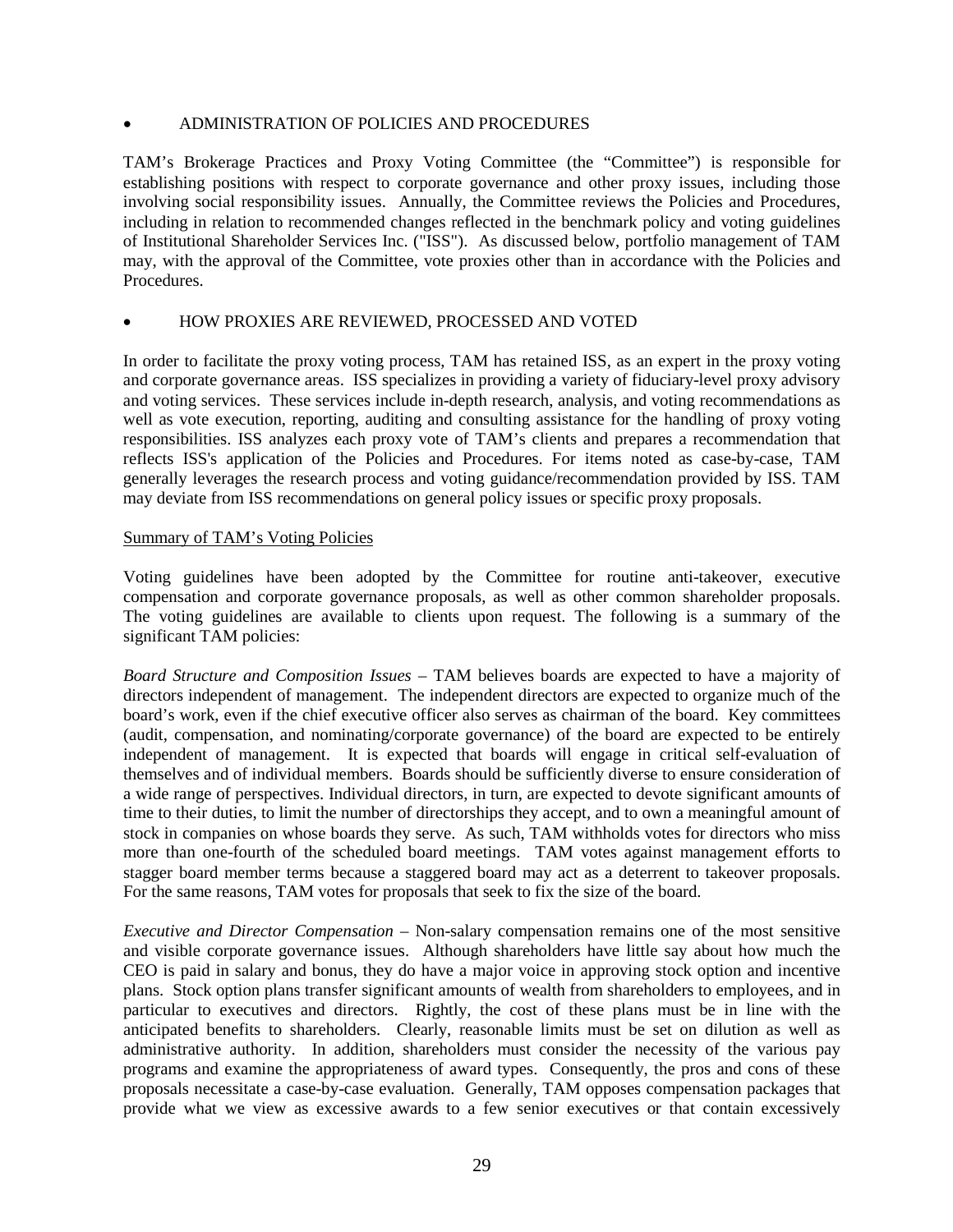dilutive stock option grants based on a number of criteria such as the costs associated with the plan, plan features, and dilution to shareholders.

*Ratification of Auditors* - Annual election of the outside accountants is standard practice. While it is recognized that the company is in the best position to evaluate the competence of the outside accountants, we believe that outside accountants must ultimately be accountable to shareholders. Given the rash of accounting irregularities that were not detected by audit panels or auditors, shareholder ratification is an essential step in restoring investor confidence. In line with this, TAM votes for proposals to ratify auditors, unless an auditor has a financial interest in or association with the company and is therefore not independent; or there is reason to believe that the independent auditor has rendered an opinion that is neither accurate nor indicative of the company's financial position.

*Mergers and Acquisitions, Anti-Takeover and Corporate Governance Issues* - TAM votes on mergers and acquisitions on a case-by-case basis, taking the following into account: anticipated financial and operating benefits; offer price (cost vs. premium); prospects of the combined companies; how the deal was negotiated; the opinion of the financial advisor; potential conflicts of interest between management's interests and shareholders' interests; and changes in corporate governance and their impact on shareholder rights. TAM generally opposes anti-takeover measures since they adversely impact shareholder rights. Also, TAM will consider the dilutive impact to shareholders and the effect on shareholder rights when voting on corporate governance proposals.

*Social, Environmental and Corporate Responsibility Issues* - In addition to moral and ethical considerations intrinsic to many of these proposals, TAM recognizes their potential for impact on the economic performance of the company. TAM balances these considerations carefully. On proposals which are primarily social, moral or ethical, TAM believes it is impossible to vote in a manner that would accurately reflect the views of the beneficial owners of the portfolios that it manages. As such, on these items, TAM abstains. When voting on matters with apparent economic or operational impacts on the company, TAM realizes that the precise economic effect of such proposals is often unclear. Where this is the case, TAM relies on management's assessment, and generally votes with company management.

*Shareblocking* - Shareblocking is the practice in certain foreign countries of "freezing" shares for trading purposes in order to vote proxies relating to those shares. In markets where shareblocking applies, the custodian or sub-custodian automatically freezes shares prior to a shareholder meeting once a proxy has been voted. Shareblocking typically takes place between one and fifteen (15) days before the shareholder meeting, depending on the market. In markets where shareblocking applies, there is a potential for a pending trade to fail if trade settlement takes place during the blocking period. TAM generally abstains from voting shares in shareblocking countries unless the matter has compelling economic consequences that outweigh the loss of liquidity in the blocked shares.

#### Applying Proxy Voting Policies to Foreign Companies

TAM applies a two-tier approach to determining and applying global proxy voting policies. The first tier establishes baseline policy guidelines for the most fundamental issues, which apply without regard to a company's domicile. The second tier takes into account various idiosyncrasies of different countries, making allowances for standard market practices, as long as they do not violate the fundamental goals of good corporate governance. The goal is to enhance shareholder value through effective use of the shareholder franchise, recognizing that applying policies developed for U.S. corporate governance is not appropriate for all markets.

# Meeting Notification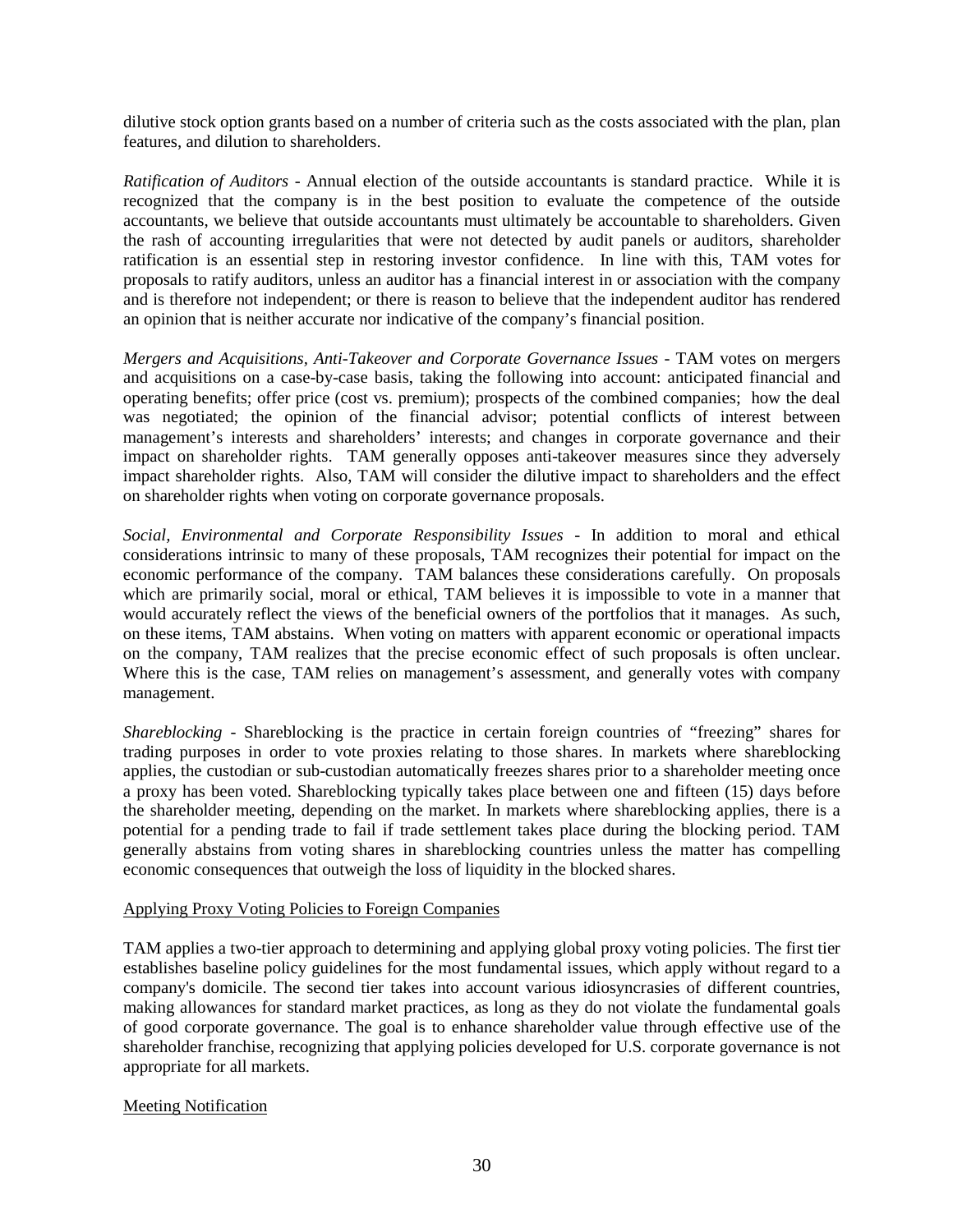TAM utilizes ISS' voting agent services to notify us of upcoming shareholder meetings for portfolio companies held in client accounts and to transmit votes on behalf of our clients. ISS tracks and reconciles TAM's holdings against incoming proxy ballots. If ballots do not arrive on time, ISS procures them from the appropriate custodian or proxy distribution agent. Meeting and record date information is updated daily in ProxyExchange, ISS' web-based application. ISS is also responsible for maintaining copies of all proxy statements and will promptly provide such materials to TAM upon request.

# Vote Determination

ISS provides comprehensive summaries of proxy proposals, publications discussing key proxy voting issues, and specific vote recommendations regarding portfolio company proxies to assist in the proxy voting process. The final authority and responsibility for proxy voting decisions remains with TAM. Decisions with respect to proxy matters are made primarily in light of the anticipated impact of the issue on the desirability of investing in the company from the viewpoint of our clients.

Portfolio managers, executive officers and directors (or persons holding equivalent positions) of TAM and its affiliates may on any particular proxy vote request to diverge from the Policies and Procedures. In such cases, the person requesting to diverge from the Policies and Procedures is required to document in writing the rationale for their vote and submit all written documentation to the Committee for review and approval. In determining whether to approve any particular request, the Committee will determine that the request is not influenced by any conflict of interest and is in the best interests of its clients.

#### Monitoring and Resolving Conflicts of Interest

The Committee is responsible for monitoring and resolving possible material conflicts between the interests of TAM and those of its clients with respect to proxy voting. Application of the voting guidelines to vote client proxies should in most instances adequately address any possible conflicts of interest since the voting guidelines are pre-determined by the Committee using recommendations from ISS.

However, for proxy votes inconsistent with the voting guidelines, Investment Operations gathers the documentation with respect to the voting rationale of the portfolio manager, executive officer, or director (or person holding an equivalent position) of TAM its affiliates who requests to diverge and provides it and provides it to the Committee for review for possible conflicts of interest. The Committee assesses whether any business or other relationships between TAM and a portfolio company could have influenced an inconsistent vote on that company's proxy.

# Securities Lending

TAM will generally not vote nor seek to recall in order to vote shares on loan, unless it determines that a vote would have a material effect on an investment in such loaned security. Seeking to recall securities in order to vote them even in these limited circumstances may nevertheless not result in TAM voting the shares because the securities are unable to be recalled in time from the party with custody of the securities, or for other reasons beyond TAM's control.

# • REPORTING AND RECORD RETENTION

Proxy statements and solicitation materials of issuers (other than those which are available on the SEC's EDGAR database) are kept by ISS in its capacity as voting agent and are available upon request. TAM